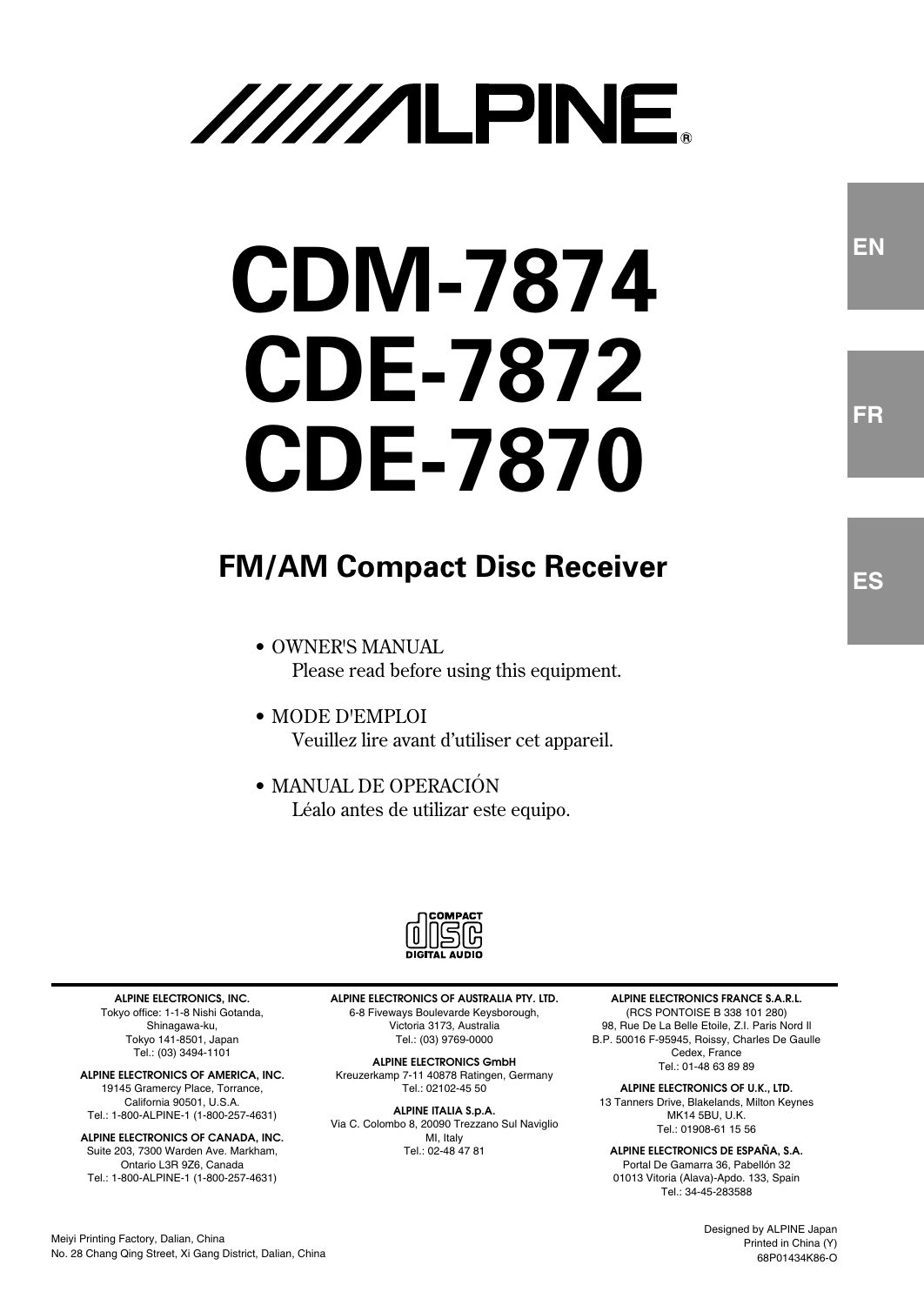

## **Alpine CD Changers Give You More!**

## **More musical selections, more versatility, more convenience.**

The CHA-S634 is a high-performance 6-disc changer with a new M DAC, CD-R/RW PLAY BACK, MP3 PLAY BACK and CD TEXT. The CHA-1214 Ai-NET model holds 12 discs, and the CHM-S630 M-Bus model is a super-compact 6-disc changer with a CD-R/RW PLAY BACK.

## **NOTE**

*The CHA-S634 model can be connected to the M-Bus model Head Unit using the optional M-Bus/Ai-NET compatible cable. (KCA-130B)*

## **Changeurs de CD Alpine : vous avez le choix!**

## **Plus de sélections musicales, plus de souplesse, plus de confort.**

Le modèle CHA-S634 est un changeur 6 disques ultra performant équipé des nouvelles fonctions M DAC, CD-R/RW PLAY BACK, MP3 PLAY BACK et CD TEXT. Le modèle CHA-1214 Ai-NET contient 12 disques. Le modèle CHM-S630 M-Bus est un changeur 6 disques super compact disposant de la fonction CD-R/RW PLAY BACK.

## **REMARQUE**

*Le modèle CHA-S634 peut être raccordé à l'appareil principal du modèle M-Bus à l'aide du câble compatible M-Bus/Ai-NET (KCA-130B).*

## **¡Los cambiadores Alpine de CD le ofrecen más!**

## **Más selecciones musicales, más versatilidad y más ventajas.**

CHA-S634 es un cambiador de seis discos de alto rendimiento con nuevos M DAC, CD-R/RW PLAY BACK, MP3 PLAY BACK y CD TEXT. El modelo CHA-1214 Ai-NET alberga 12 discos y el modelo CHM-S630 M-Bus es un cambiador de 6 discos de tamaño reducido con un CD-R/RW PLAY BACK.

## **NOTA**

*El modelo CHA-S634 se puede conectar a la unidad principal del modelo M-Bus utilizando el cable compatible opcional M-Bus/Ai-NET. (KCA-130B)*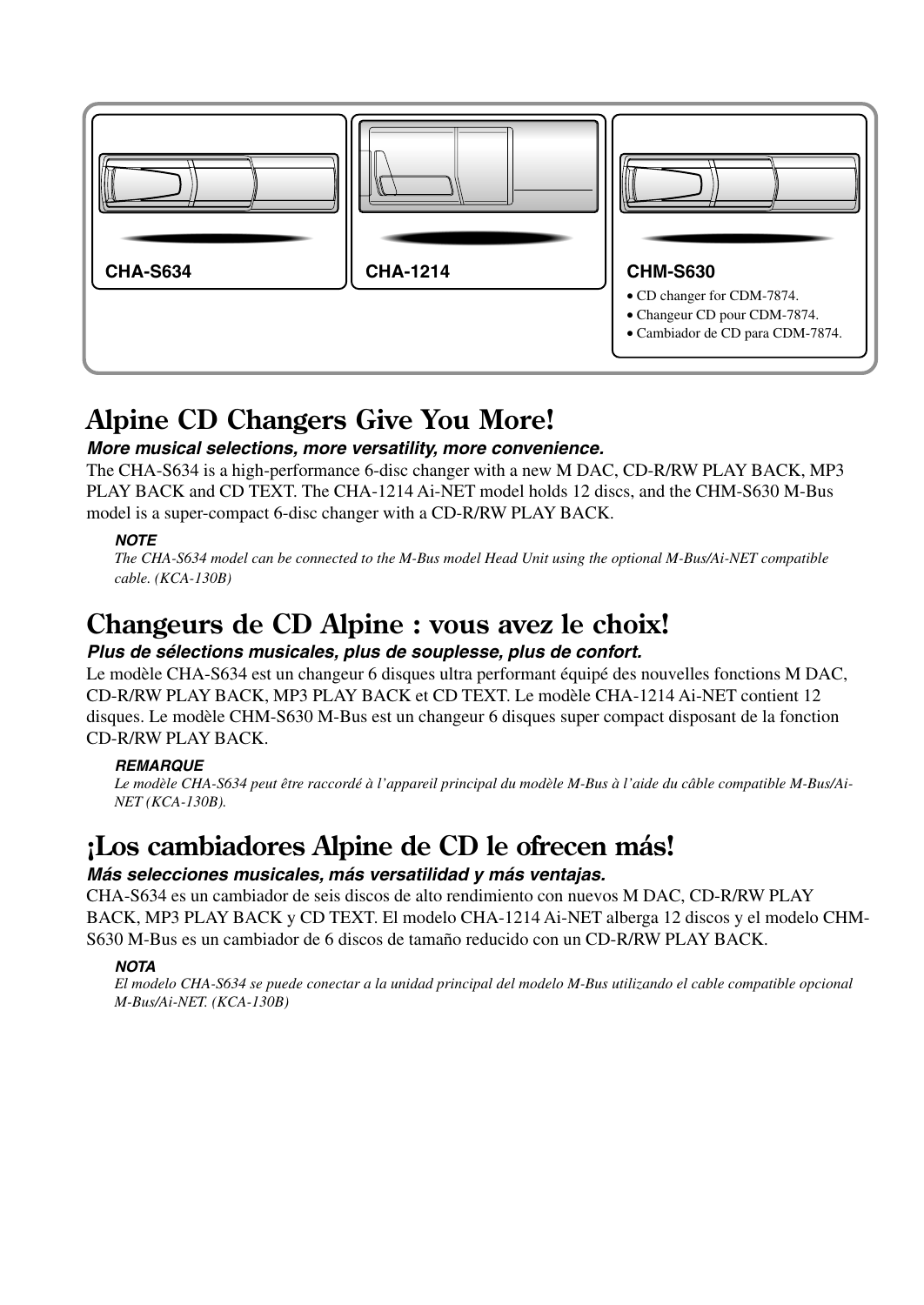## **Contents**

## **Operating Instructions WARNING**

## **Basic Operation**

| Adjusting Volume/Balance (Between Left and |  |
|--------------------------------------------|--|
| Right)/Fader (Between Front and Rear)  5   |  |
| Turning Loudness On/Off                    |  |
|                                            |  |
|                                            |  |
| BBE Mode On/Off (CDM-7874 only)  5         |  |
| Setting the AUX Mode (CDM-7874 only)  6    |  |
|                                            |  |
|                                            |  |
|                                            |  |
|                                            |  |
| Changing Audio Level Display Pattern       |  |
|                                            |  |
| adio Operation                             |  |

## **Radio Operation**

| Storing into Direct Access Preset (D.A.P.) |  |
|--------------------------------------------|--|
|                                            |  |
|                                            |  |

## **CD Player Operation**

| Controlling CD Changer (Optional) |  |
|-----------------------------------|--|
|                                   |  |
| <b>Information</b>                |  |
|                                   |  |
|                                   |  |

## **Installation and Connections**

## **LIMITED WARRANTY**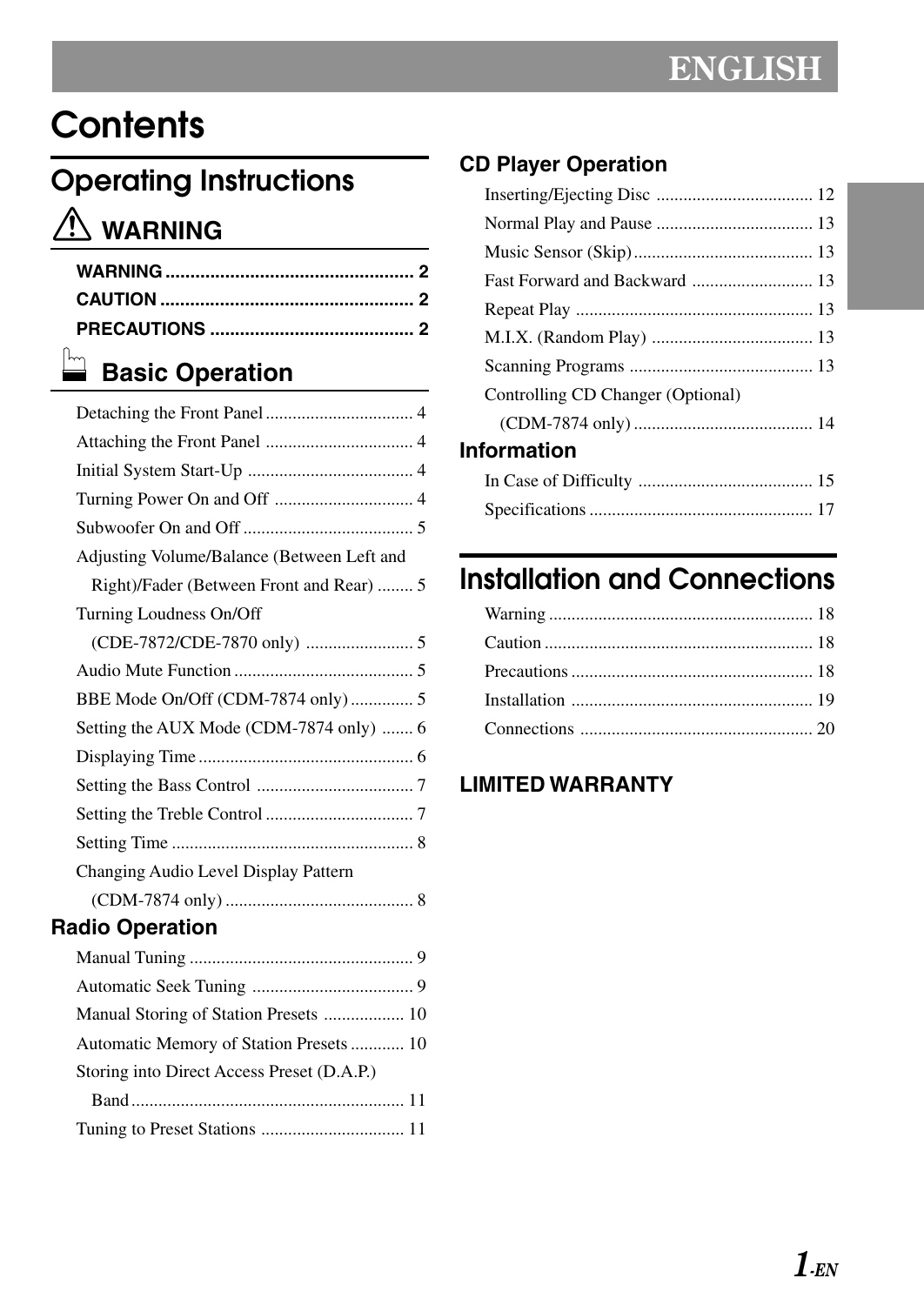## **WARNING**

## $\mathbf{\hat{M}}$  WARNING

**The exclamation point within an equilateral triangle and "WARNING" are intended to alert the user to the presence of important operating instructions.**

**Failure to heed the instructions will result in severe injury or death.**

## **DO NOT OPERATE ANY FUNCTION THAT TAKES YOUR ATTENTION AWAY FROM SAFELY DRIVING YOUR VEHICLE.**

Any function that requires your prolonged attention should only be performed after coming to a complete stop. Always stop the vehicle in a safe location before performing these functions. Failure to do so may result in an accident.

## **KEEP THE VOLUME AT A LEVEL WHERE YOU CAN STILL HEAR OUTSIDE NOISE WHILE DRIVING.**

Failure to do so may result in an accident.

## **MINIMIZE DISPLAY VIEWING WHILE DRIVING.**

Viewing the display may distract the driver from looking ahead of the vehicle and cause an accident.

## **DO NOT DISASSEMBLE OR ALTER.**

Doing so may result in an accident, fire or electric shock.

## **USE ONLY IN CARS WITH A 12 VOLT NEGATIVE GROUND.**

(Check with your dealer if you are not sure.) Failure to do so may result in fire, etc.

## **KEEP SMALL OBJECTS SUCH AS BATTERIES OUT OF THE REACH OF CHILDREN.**

Swallowing them may result in serious injury. If swallowed, consult a physician immediately.

## **USE THE CORRECT AMPERE RATING WHEN REPLACING FUSES.**

Failure to do so may result in fire or electric shock.

## **DO NOT BLOCK VENTS OR RADIATOR PANELS.**

Doing so may cause heat to build up inside and may result in fire.

## **USE THIS PRODUCT FOR MOBILE 12V APPLICATIONS.**

Use for other than its designed application may result in fire, electric shock or other injury.

## **DO NOT PLACE HANDS, FINGERS OR FOREIGN OBJECTS IN INSERTION SLOTS OR GAPS.**

Doing so may result in personal injury or damage to the product.

## **CAUTION**

**The exclamation point within an equilateral triangle and "CAUTION" are intended to alert the user to the presence of important operating instructions.**

**Failure to heed the instructions can result in injury or material damage.**

## **HALT USE IMMEDIATELY IF A PROBLEM APPEARS.**

Failure to do so may cause personal injury or damage to the product. Return it to your authorized Alpine dealer or the nearest Alpine Service Center for repairing.

## **PRECAUTIONS**

## **Temperature**

Be sure the temperature inside the vehicle is between  $+60^{\circ}$ C (+140°F) and  $-10^{\circ}$ C (+14°F) before turning your unit on.

## **Moisture Condensation**

You may notice the CD playback sound wavering due to condensation. If this happens, remove the disc from the player and wait about an hour for the moisture to evaporate.

## **Damaged Disc**

Do not attempt to play cracked, warped, or damaged discs. Playing a bad disc could severely damage the playback mechanism.

## **Maintenance**

If you have problems, do not attempt to repair the unit yourself. Return it to your Alpine dealer or the nearest Alpine Service Station for servicing.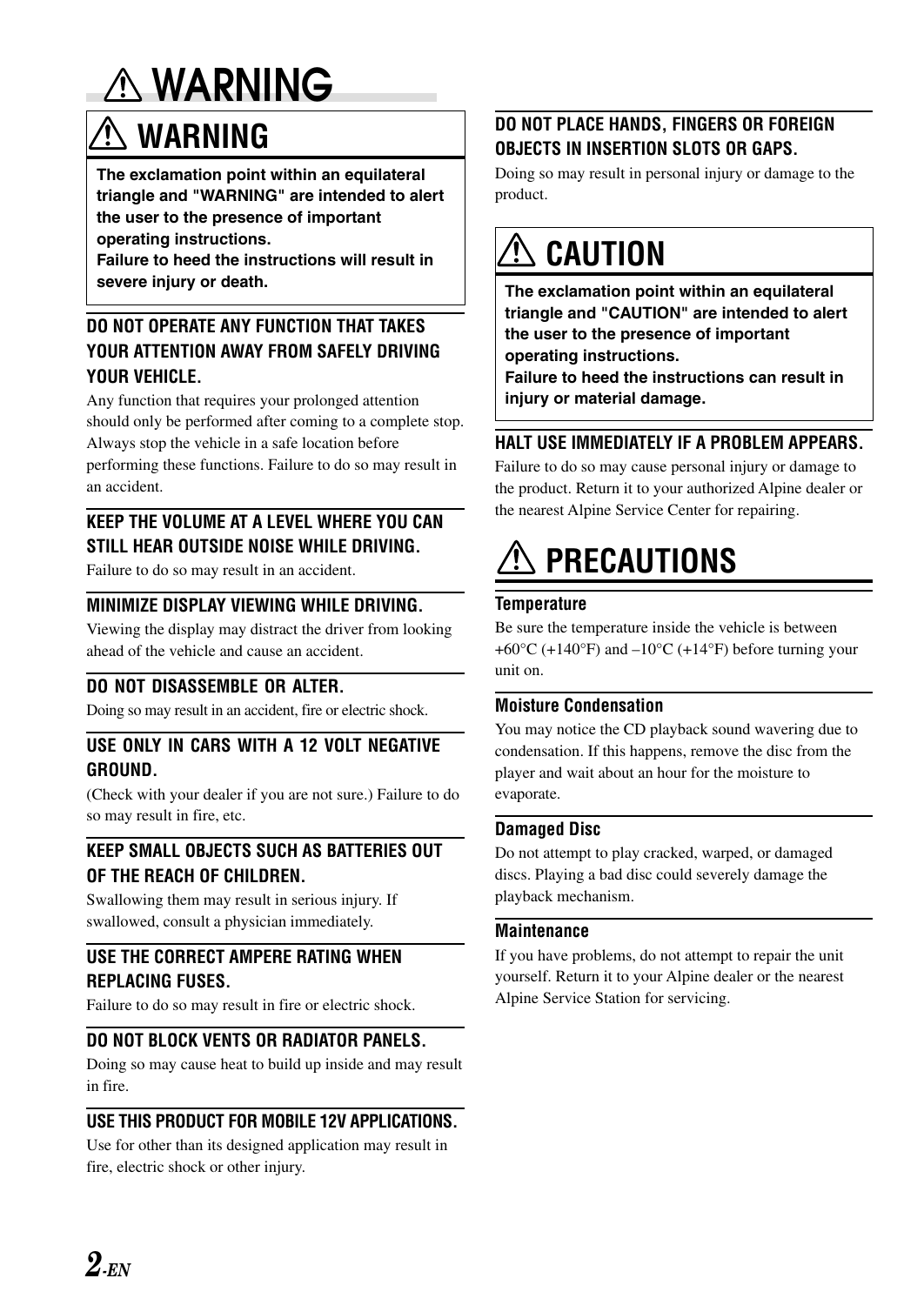## **Never Attempt the Following**

Do not grip or pull out the disc while it is being pulled back into the player by the automatic reloading mechanism.

Do not attempt to insert a disc into the unit when the unit power is off.



## **Inserting Discs**

Your player accepts only one disc at a time for playback. Do not attempt to load more than one disc.

Make sure the label side is facing up when you insert the disc. Your player will automatically eject any disc that is inserted incorrectly. If the player continues to eject a correctly inserted disc, push the Reset switch (located behind the detachable front panel) with a pointed object such as a ball-point pen.

Playing a disc while driving on a very bumpy road may result in skips, but this will not scratch the disc or damage the player.

#### **New Discs**

As a protective measure to prevent the CD from jamming, the CD player will automatically eject discs with irregular surfaces or inserted incorrectly. When a new disc is inserted into the player and ejected after initial loading, using your finger, feel around the inside of the center hole and outside edge of the disc. If you feel any small bumps or irregularities, this could inhibit proper loading of the disc. To remove the bumps, rub the inside edge of the hole and outside edge of the disc with a ball-point pen or other such instrument, then insert the disc again.



#### **Irregular Shaped Discs**

Be sure to use round shape discs only for this unit and never use any special shape discs.

Use of special shape discs may cause damage to the mechanism.



## **Installation Location**

Make sure the CDM-7874/CDE-7872/CDE-7870 will not be installed in a location subjected to:

- Direct sun and heat
- High humidity and water
- **Excessive dust**
- **Excessive vibrations**

#### **Handling the Detachable Front Panel**

- Do not expose to rain or water.
- Do not drop or apply shock.

## **Correct Handling**

Do not drop the disc while handling. Hold the disc so you will not leave fingerprints on the surface. Do not affix tape, paper, or gummed labels to the disc. Do not write on the disc.



## **Disc Cleaning**

Fingerprints, dust, or soil on the surface of the disc could cause the CD player to skip. For routine cleaning, wipe the playing surface with a clean, soft cloth from the centre of the disc to the outer edge. If the surface is heavily soiled, dampen a clean, soft cloth in a solution of mild neutral detergent before cleaning the disc.



## **Disc Accessories**

There are various accessories available on the market for protecting the disc surface and improving sound quality. However, most of them will influence the thickness and/or diameter of the disc. Using such accessories can cause the disc to be out of standard specifications and may create operational problems. We recommend not using these accessories on discs played in Alpine CD players.





**Transparent Sheet Disc Stabilizer**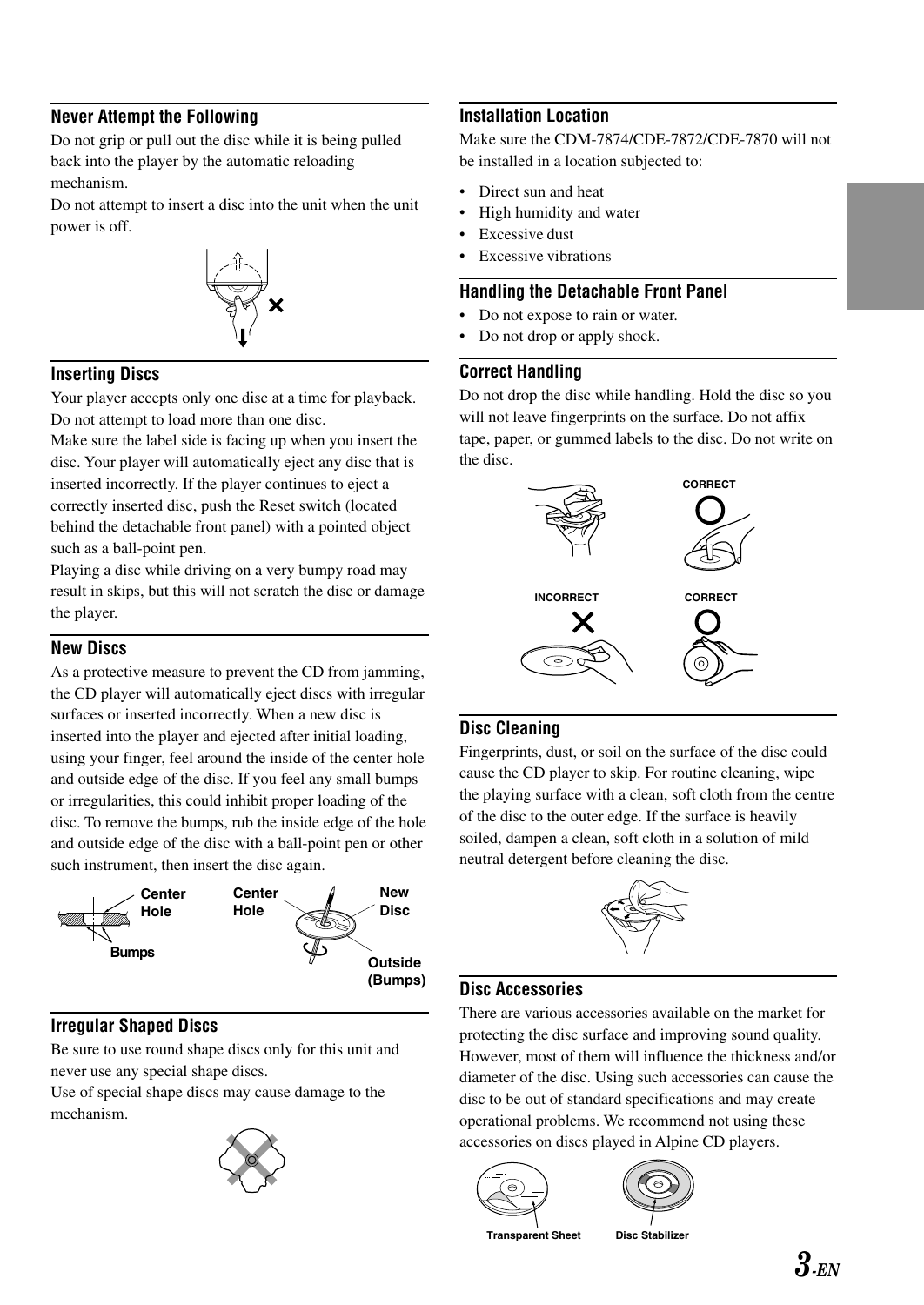## **Basic Operation**



## **Detaching the Front Panel**

- **1** Press the **POWER** button for more than 3 seconds to turn off the power.
- 2 Press the  $\triangle$ (Release) button at lower left corner until the front panel pops out.
- **3** Grasp the left side of the front panel and pull it out.



#### **NOTES**

- *The front panel may become hot in normal usage (especially the connector terminals), this is not malfunction.*
- *To protect the front panel, place it in the supplied carrying case.*



## **Attaching the Front Panel**

- **1** First, insert the right side of the front panel into the main unit. Align the 2 small holes on the front panel with the 2 projections on the main unit.
- **2** Push the left side of the front panel until it locks firmly into the main unit.



## **NOTE**

*Before attaching the front panel, make sure that there is no dirt or dust on the connector terminals and no foreign object between the front panel and the main unit.*

## **Initial System Start-Up**

Immediately after installing or applying power to the unit, it should be initialized. To do this, first, remove the detachable front panel. Behind the front panel, to the right of the connector, there is a small hole. Using a ball-point pen or other pointed object, press the RESET switch mounted behind this hole to complete the initialization procedure.



**RESET switch**

## **Turning Power On and Off**

**1** Press the **POWER** button to turn on the unit.

#### **NOTE**

*The unit can be turned on by pressing any other button except the eject* **≙** and DISP/CLK button.

The volume level gradually increases to the previous level you were listening to before the unit was turned off. Press the **POWER** button for more than 3 seconds to turn off the unit.

## **NOTE**

*The very first time the power is turned on, the volume will start from level 12, the BBE will be on in the tuner mode\*, and the LOUD function will be on\*\*. \* CDM-7874 only.*

*\*\* CDE-7872/CDE-7870 only.*

 $\boldsymbol{4}_{\textit{\text{FN}}}$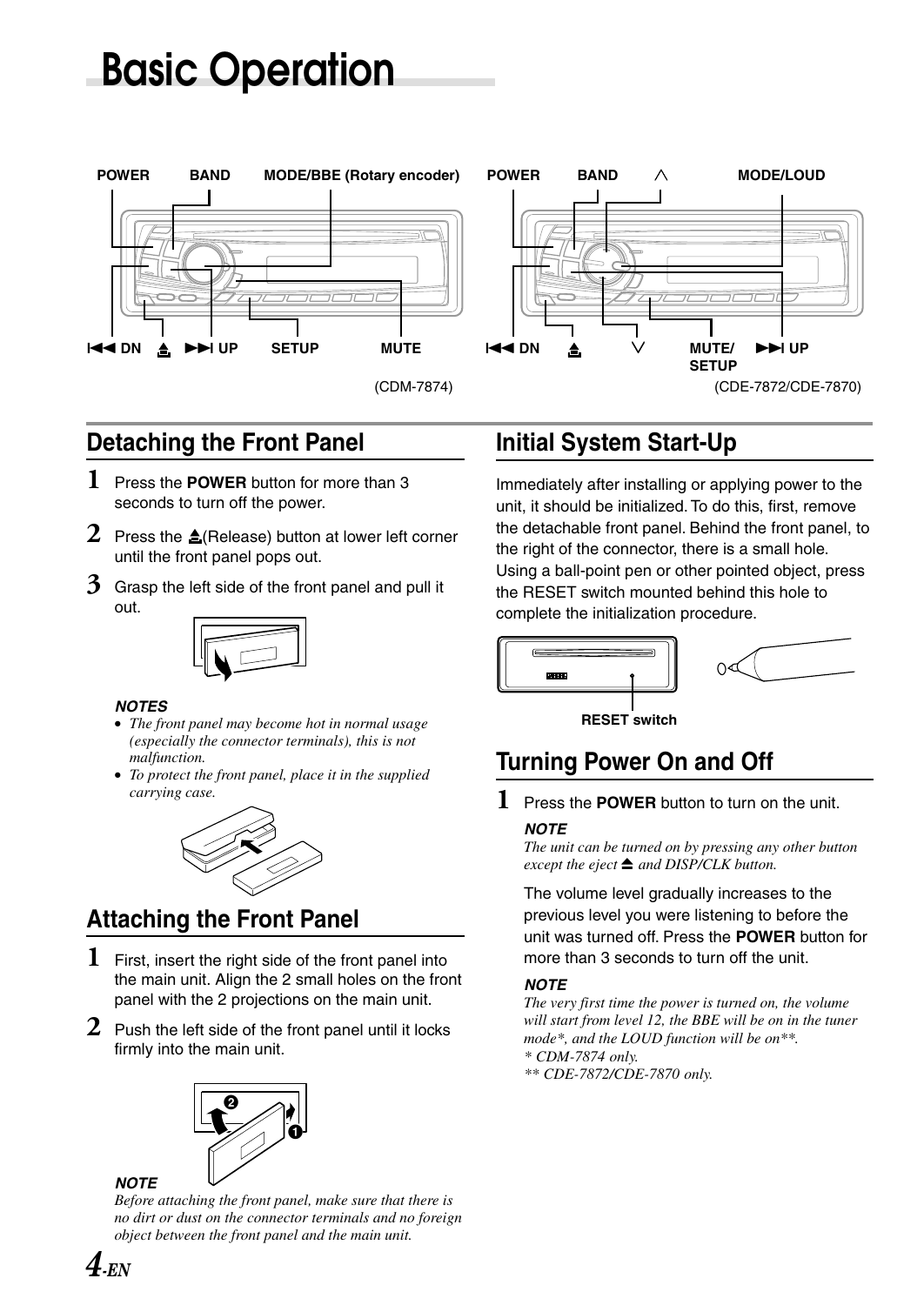## **Subwoofer On and Off**

- **1** Press the **SETUP** button for at least 3 seconds.
- 2 Press the **EXALUM** or **DEALUP** button to select the Sub-w mode. (CDM-7874 only)
- **3** Press the **BAND** button to select Subwoofer ON or OFF.
- **4** After setting is completed, press the **SETUP** button to return to normal mode.

## **NOTES**

- *Initial mode is "Subwoofer ON."*
- *Set to "Subwoofer OFF" unless the subwoofer is used.*
- *When the subwoofer is turned on, the subwoofer output level can be adjusted. For more details, refer to the Adjusting Volume/Balance/Fader.*

## **Adjusting Volume/Balance (Between Left and Right)/Fader (Between Front and Rear)**

**1** Press the **MODE** button repeatedly to choose the desired mode.

Each press changes the modes as follows:

→ Volume  $\longrightarrow$  Balance  $\longrightarrow$  Fader

Volume :  $0 \sim 35$ 

- Balance : L15 ~ R15 (CDM-7874 only) L+8 ~ R+8 (CDE-7872/CDE-7870 only)
- Fader : R15 ~ F15 (CDM-7874 only) R+8 ~ F+8 (CDE-7872/CDE-7870 only)

## **NOTES**

- If the  $\vee$  or  $\wedge$  button is not pressed or the Rotary *encoder is not rotated within 5 seconds after selecting the BALANCE or FADER mode, the unit automatically returns to the VOLUME mode.*
- *When the subwoofer is set to ON, the level of the subwoofer can be adjusted.*
- *<CDE-7872/CDE-7870 only> Each time you press the*  $\vee$  *or*  $\wedge$  *button twice, the level of Balance/Fader value increases or decreases by one. (the value of MAX (+8) is excluded)*
- **2** Press the  $\vee$  and  $\wedge$  buttons or rotate the **Rotary encoder** until the desired sound is obtained in each mode.

## **Turning Loudness On/Off (CDE-7872/CDE-7870 only)**

Loudness introduces a special low- and highfrequency emphasis at low listening levels. This compensates for the ear's decreased sensitivity to bass and treble sound.

**1** Press and hold the **LOUD** button for at least 2 seconds to activate or deactivate the loudness mode.

The display shows "LOUD" when the loudness mode is activated.

## **Audio Mute Function**

Activating this function will instantly lower the volume level by 20 dB.

**1** Press the **MUTE** button to activate the MUTE mode. The audio level will decrease by about 20 dB.

Pressing the **MUTE** button again will bring the audio back to its previous level.

## **BBE Mode On/Off (CDM-7874 only)**

The BBE (Barcus Berry Electronics) processor installed in this unit is designed to correct the phase distortion inherent in most loudspeaker designs. Ensuring the phase integrity of the signal driving the speakers improves the accurate reproduction of the sound.

**1** Press and hold the **BBE** button for at least 2 seconds to turn on the BBE mode. Each press toggles between the BBE on and off modes.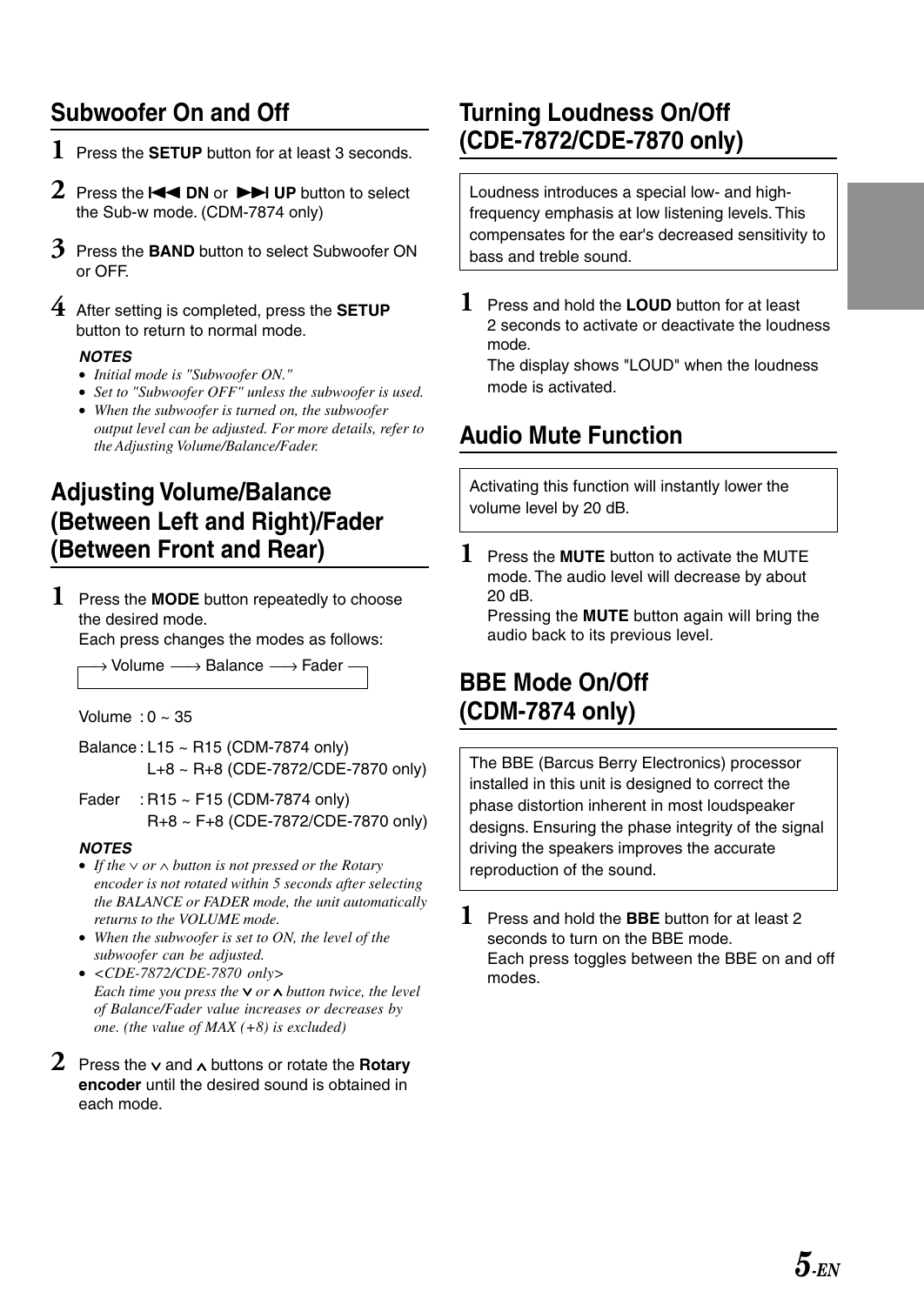## **Basic Operation**





(CDE-7872/CDE-7870)

## **Setting the AUX Mode (CDM-7874 only)**

You can input TV/video sound by connecting an optional "M-Bus V-Link" (M-Bus/RCA interface cable KCM-122B) to this component.

- **1** Press and hold the **SETUP** button for at least 3 seconds.
- 2 Press the **III DN** or **FIM** UP button to select the AUX mode.
- **3** Press the **BAND** button to toggle the mode between AUX ON and AUX OFF.
- **4** Press the **SETUP** button to return to normal mode.
- **5** To adjust the volume, etc., first press the **SOURCE** button and select the AUX mode, then make the necessary adjustment.



## **NOTE**

*When AUX ON is selected, a CD Changer cannot be used.*

## **Displaying Time**

**1** Press the **DISP** button repeatedly until the clock time is displayed.

Each press changes the modes as follows:

#### **Radio mode**



#### **CDM-7874: CD Player and Changer modes**



#### **CDE-7872/CDE-7870: CD Player mode**



#### **NOTE**

*Selecting any tuner or CD function while in the clock priority mode will interrupt the time display momentarily. The function selected will be displayed for about 5 seconds before the time returns to the display.*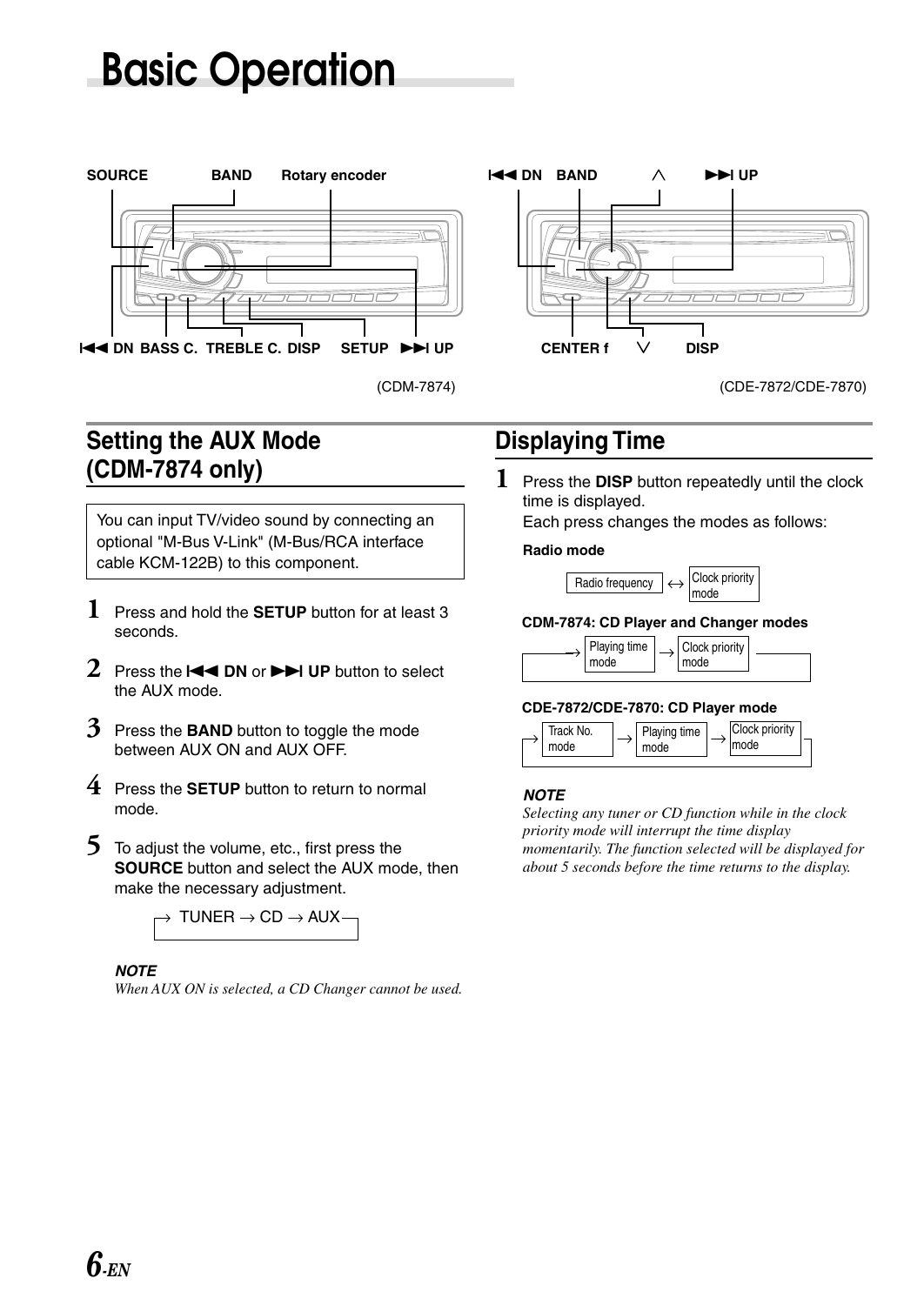## **Setting the Bass Control**

You can change the Bass Frequency emphasis to create your own tonal preference.

## **1 <CDM-7874 only>**

Press the **BASS C.** button to turn on the Bass setting mode.

#### **<CDE-7872/CDE-7870 only>**

Press the **CENTER f** button to select the Bass setting mode.

Each press changes the modes as follows:



**2-1** Setting the Bass frequency:

Press the **ISS 10 DN** or **DDI** UP button to select the desired Bass center frequency. 60Hz  $\leftrightarrow$  80Hz  $\leftrightarrow$  100Hz  $\leftrightarrow$  200Hz

Emphasizes the displayed Bass frequency ranges.

#### **2-2** Setting the Bass Band Width (Q-Factor): Press the **BAND** button to select the desired Bass Band Width.

 $\rightarrow$  WIDE1  $\rightarrow$  WIDE2 $\rightarrow$  WIDE3  $\rightarrow$  WIDE4  $\cdot$ (Wide)← →(Narrow) ...........................

Changes the displayed frequency's band width to narrow or wide.

## **2-3** Setting the Bass Level:

Press the v or  $\land$  button or rotate the **Rotary encoder** to select the desired Bass Level

 $(-7 - +7)$ .

You can emphasize or weaken the bass frequency.

#### **NOTES**

- *If no buttons are pressed within 5 seconds, the Bass control setting will be turned off automatically.*
- *The settings of the Bass Level will be individually memorized for each source (FM, AM and CD) until the setting is changed. Once you set Bass frequency and Bass Band Width for one of sources (FM, AM and CD), this setting becomes effective for all those sources .*

## **Setting the Treble Control**

You can change the Treble Frequency emphasis to create your own tonal preference.

## **1 <CDM-7874 only>**

Press the **TREBLE C.** button to turn on the Treble setting mode.

#### **<CDE-7872/CDE-7870 only>**

Press the **CENTER f** button to select the Treble setting mode.

Each press changes the modes as follows:



## **2-1** Setting Treble frequency:

Press  $\overline{+}\overline{+}$  DN or  $\overline{+}\overline{+}$  UP button to select the desired Treble center frequency. 10kHz ↔ 12.5kHz ↔ 15kHz ↔ 17.5kHz

Emphasizes the displayed Treble frequency ranges.

## **2-2** Setting Treble Level:

Press the  $\vee$  or  $\wedge$  button or rotate the **Rotary encoder** to select the desired Treble Level  $(-7 - +7)$ .

You can emphasize the treble frequency.

#### **NOTES**

- *If no buttons are pressed within 5 seconds, the Treble control setting will be turned off automatically.*
- *The settings of the Treble Level will be individually memorized for each source (FM, AM and CD) until the setting is changed. Once you set Treble frequency for one of sources (FM, AM and CD), this setting becomes effective for all those sources .*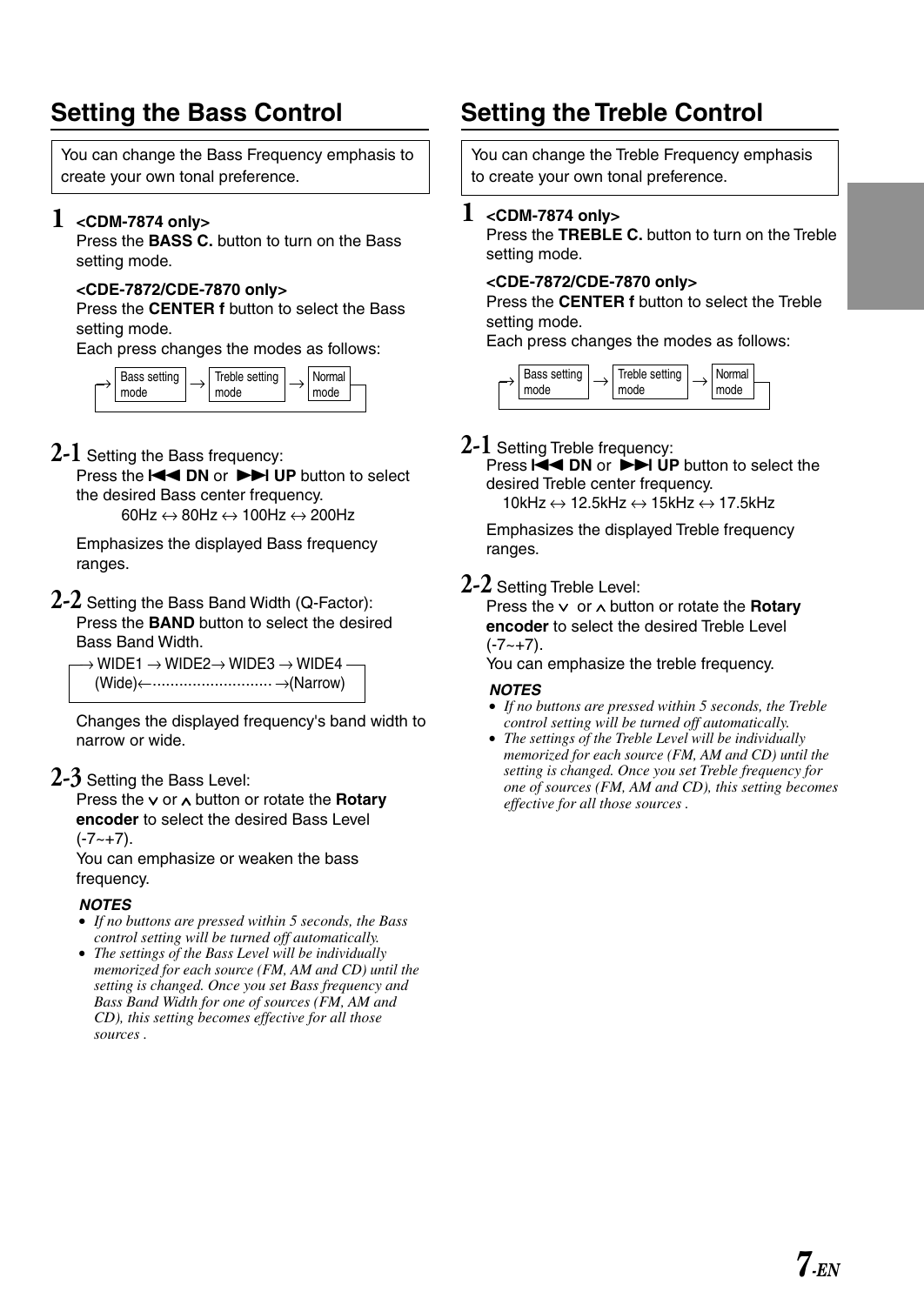## **Basic Operation**



## **Setting Time**

- **1** While the clock time is displayed, press and hold the **CLK** (clock) button for at least 3 seconds. The time indication will begin to blink.
- **2** Press the **ZERO** button while the time indication is blinking to set seconds to "0".
- **3** Press the **HOUR** button to adjust the hours while the time indication is blinking.
- **4** Press the **MIN** button to adjust the minutes while the time indication is blinking. The time indication will stop blinking 5 seconds after the last adjustment. The time will automatically be set.

## **Changing Audio Level Display Pattern (CDM-7874 only)**

- **1** Press the **SETUP** button for at least 3 seconds.
- **2** Press **IEE** DN or  $\blacktriangleright$  UP button to select the DISP mode.

 $\rightarrow$  DISP1  $\longrightarrow$  DISP2  $\rightarrow$  DISP OFF **3** Press **BAND** button to switch the display pattern.

## DISP1:

Lights the Volume indicator and Audio Level indicator.



DISP2:

Lights the mode and value bars to show the settings in the Bass engine display.



#### **NOTE**

*The last mode set will remain in effect. The mode and value bars light and show the Bass engine settings.*

#### DISP OFF:

Turns off the light in Bass engine display. If you set DISP OFF, the Volume indicator, Audio Level indicator, and Bass engine displays are not lit at all times.

**4** Press the **SETUP** button to return to normal mode.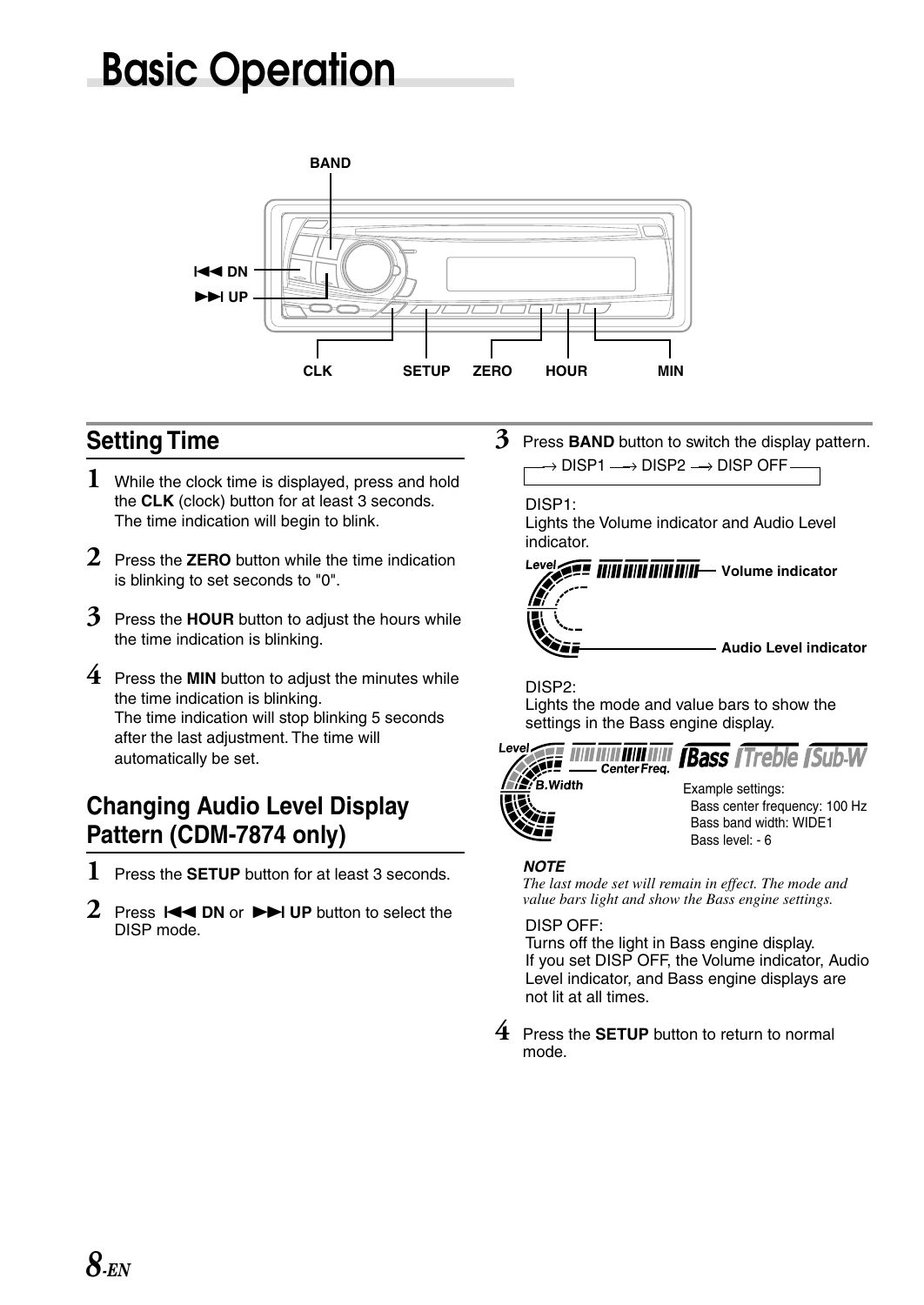## **Radio Operation**



## **Manual Tuning**

- **1** Press the **SOURCE** button until a radio frequency appears in the display.
- **2** Press the **BAND** button repeatedly until the desired radio band is displayed. Each press changes the band:

 $\rightarrow$  F1(FM1)  $\rightarrow$  F2(FM2)  $\rightarrow$  AM  $\rightarrow$ 

**3** Press the **TUNE** button repeatedly until "DX SEEK" and "SEEK" disappear from the display.

## **NOTE**

*The initial mode is DX SEEK.*

**4** Press the **I<< DN** or **▶▶I UP** button to move downward or upward one step respectively until the desired station frequency is displayed.

## **NOTE**

*The ST indicator or STEREO indicator appears on the display when a Stereo FM station is tuned in.*

## **Automatic Seek Tuning**

- **1** Press the **SOURCE** button until a radio frequency appears in the display.
- **2** Press the **BAND** button repeatedly until the desired radio band is displayed. Each press changes the band:

 $\rightarrow$  F1(FM1)  $\rightarrow$  F2(FM2)  $\rightarrow$  AM –

**3** Press the **TUNE** button to illuminate the DX and SEEK indicators in the display. With the DX (Distance) mode activated, both strong and weak stations will be tuned in the Auto-Seek operation.

Press again to return to the local mode. The DX indicator will turn off and the SEEK indicator will remain illuminated. Now, only strong stations will be tuned.

**4** Press the **III DN** or **DD** UP button to automatically seek for a station downward or upward respectively. The unit will stop at the next station it finds. Press the same button again to seek the next station.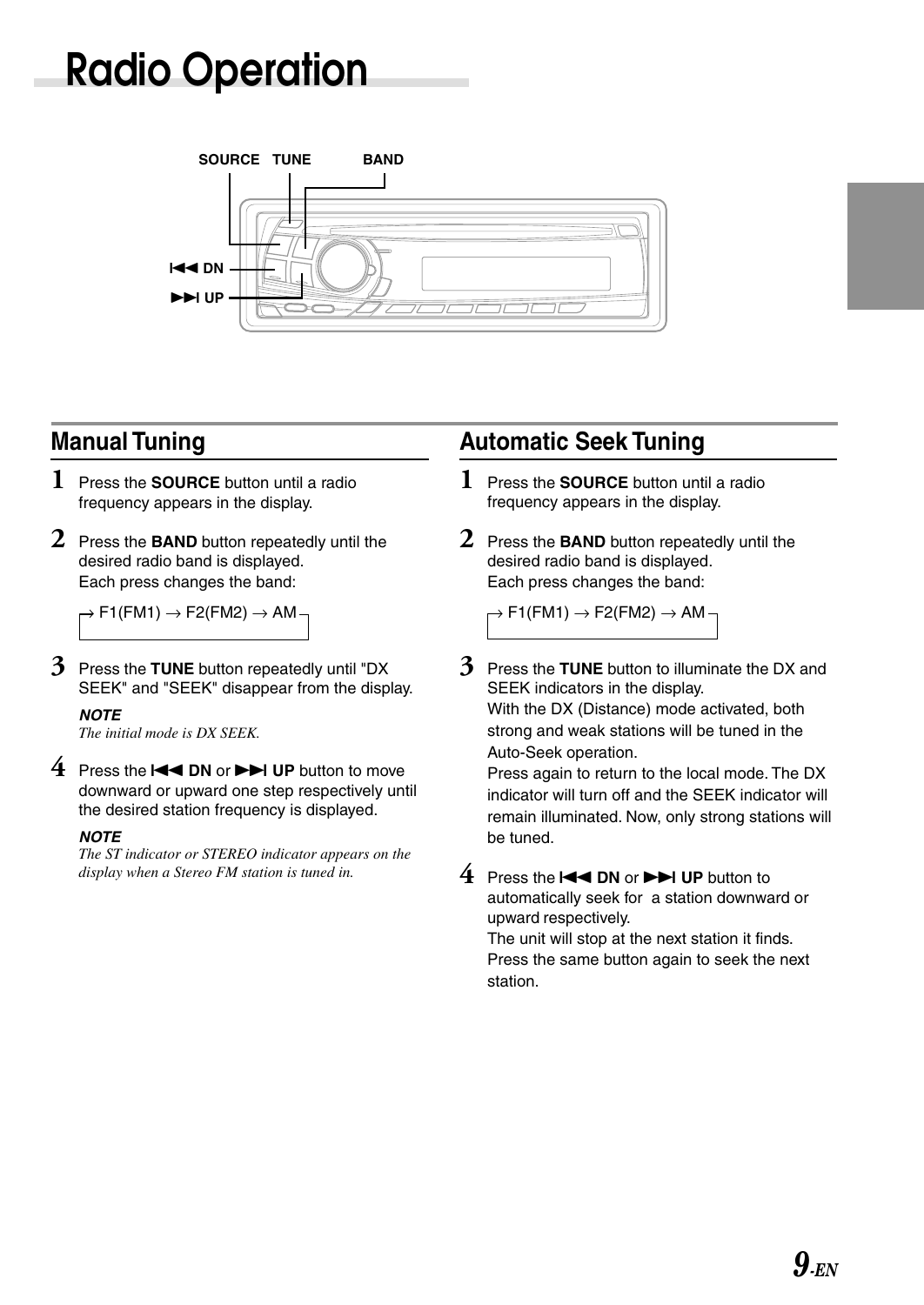## **Radio Operation**



## **Manual Storing of Station Presets**

- **1** Select the radio band and tune in a desired radio station you wish to store in the preset memory.
- **2** Press and hold the **Preset buttons (1 through 6)** that you want to store the station on for at least 2 seconds. The selected station is stored. The display shows the band, preset No. with a triangle  $(\equiv)$  and station frequency memorized.
- **3** Repeat the procedure to store up to 5 other stations onto the same band. To use this procedure for other bands, simply select the band desired and repeat the procedure.

A total of 24 stations can be stored in the preset memory (6 stations for each band; FM1, FM2, AM and D.A.P.).

## **NOTE**

*If you store a station in a preset memory which already has a station, the current station will be cleared and replaced with the new station.*

## **Automatic Memory of Station Presets**

- **1** Press the **SOURCE** button to select the radio mode.
- **2** Press the **BAND** button repeatedly until the desired radio band is displayed.
- **3** Press and hold the **A. ME** button for at least 2 seconds.

The frequency on the display continues to change while the automatic memory is in progress. The tuner will automatically seek and store 6 strong stations in the selected band. They will be stored into presets 1 to 6 buttons in order of signal strength.

When the automatic memory has been completed, the tuner goes to the station stored in the preset location No. 1.

## **NOTE**

*If no stations are stored, the tuner will return to the original station you were listening to before the auto memory procedure began.*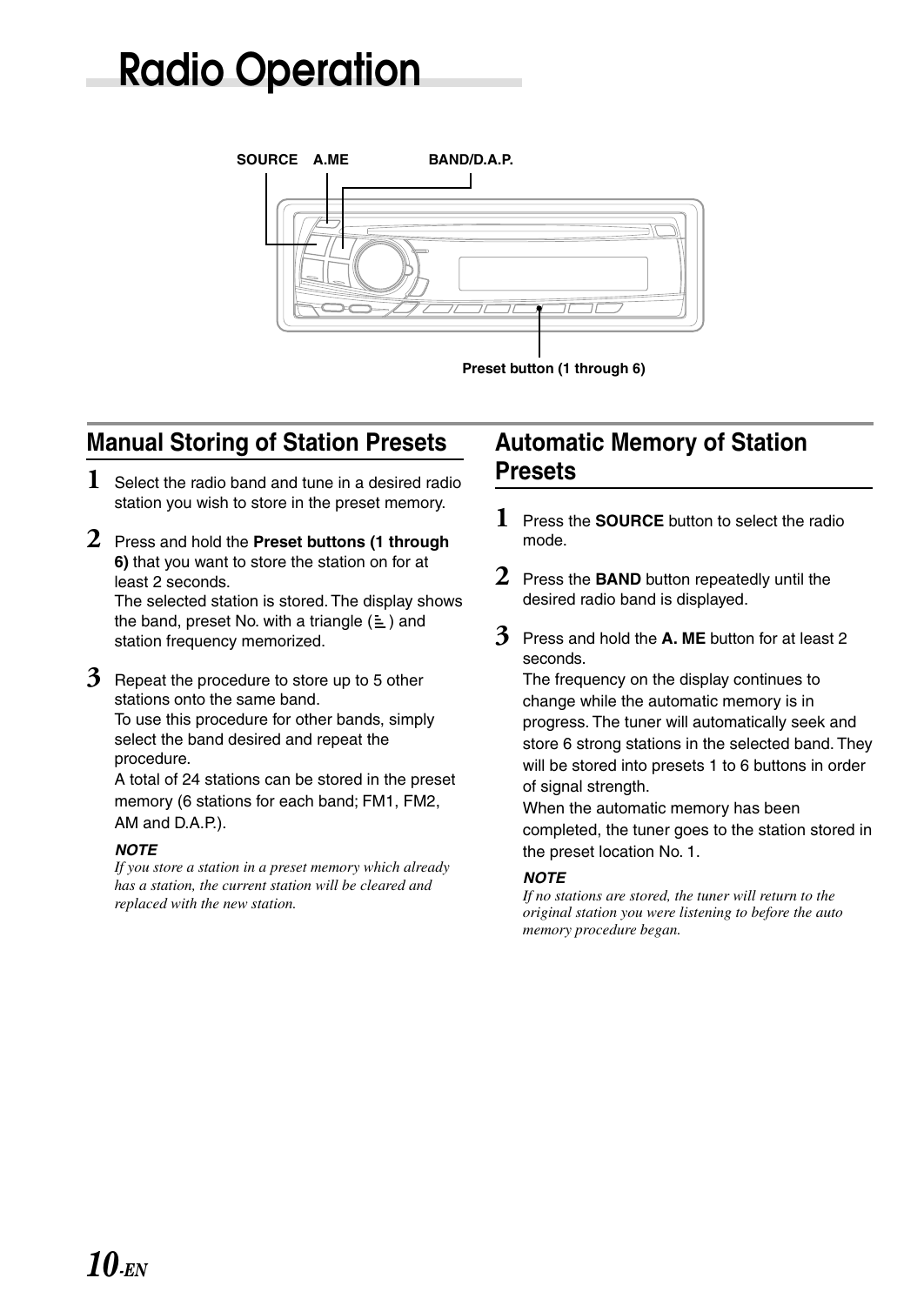## **Storing into Direct Access Preset (D.A.P.) Band**

A combination of radio stations in any band (up to 6 stations) can be manually preset into the D.A.P. band.

**1** Press and hold the **D.A.P.** button for more than 2 seconds until the D.A.P. indicator appears.

Press the **BAND** button to select FM or AM. The selected band will be displayed. To memorize stations onto the D.A.P. band, follow the steps for the Automatic or Manual Storing of Station Presets section above.

#### **NOTE**

*This function can be used together with the Automatic Memory Preset.*

To cancel the D.A.P. mode, press and hold the **D.A.P.** button for more than 2 seconds. The D.A.P. indicator will turn off.

## **Tuning to Preset Stations**

- **1** Press the **SOURCE** button to select the radio mode.
- **2** Press the **BAND** button repeatedly until the desired band is displayed.

To select the D.A.P. band, press and hold the **D.A.P.** button for more than 2 seconds until the D.A.P. indicator appears in the display.

**3** Press the station **Preset** button that has your desired radio station in memory. The display shows the band, preset number with a triangle and frequency of the station selected.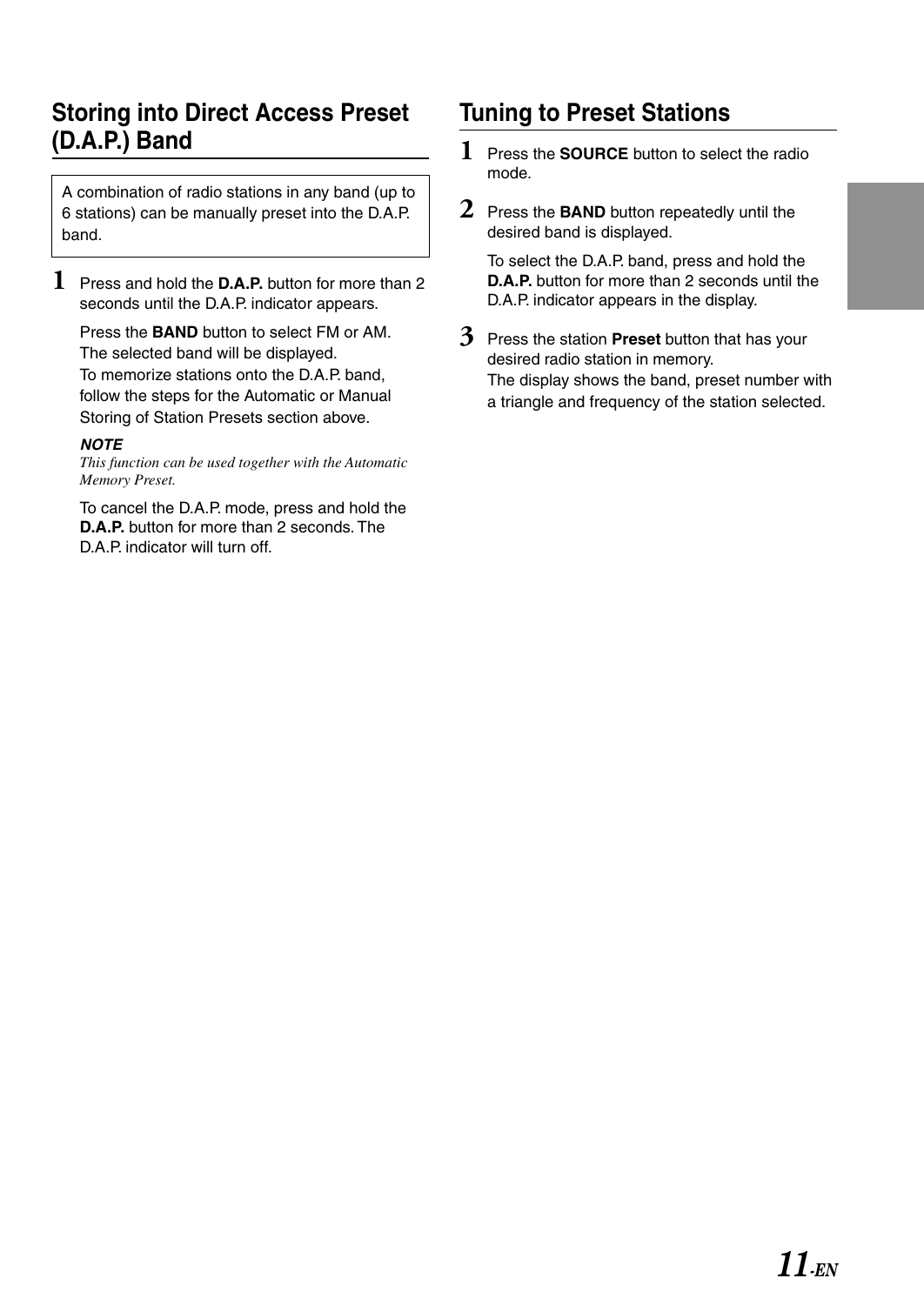## **CD Player Operation**



## **Inserting/Ejecting Disc**

**1** Insert a CD half way into the slot with the label side facing up. The player automatically draws the disc into the disc compartment.



The Disc indicator appears to show that a disc is loaded.

## **NOTE**

*Three-inch (8cm) CD's can be used.*

**2** Press the  $\triangle$  (Eject) button when you want to eject the CD.

## **NOTES**

- *If the CD is not removed for several seconds after it has been ejected, the player automatically draws the CD into the compartment to protect the CD.*
- *Do not insert or remove a CD forcibly when loading or ejecting a CD, as malfunction may result.*

## **About the usable discs.**

We recommend using only compact discs containing the marks shown below.

You can play CD-Rs (CD-Recordable)/CD-RWs (CD-ReWritable) for audio use on this unit. You can not also play CD-Rs/CD-RWs containing MP3 formatted audio files.

• Some of the following CDs may not play on this unit:

Flawed CDs, CDs with fingerprints, CDs exposed to extreme temperatures or sunlight (e.g., left in the car or this unit), CDs recorded under unstable conditions, CDs not designed for audio use, CDs on which a recording failed a rerecording was attempted.



## **On handling Compact Discs (CD/CD-R/ CD-RW)**

- Do not touch the surface.
- Do not expose the disc to direct sunlight.
- Do not affix stickers or labels and do not write on the surface.
- Clean the disc when it is dusty.
- Make sure that there are no bumps around the disc.
- Do not use commercially available disc accessories.

**Do not leave the disc in the car or the unit for a long time. Never expose the disc to direct sunlight.** Heat and humidity may damage the CD and you may not be able to play it again.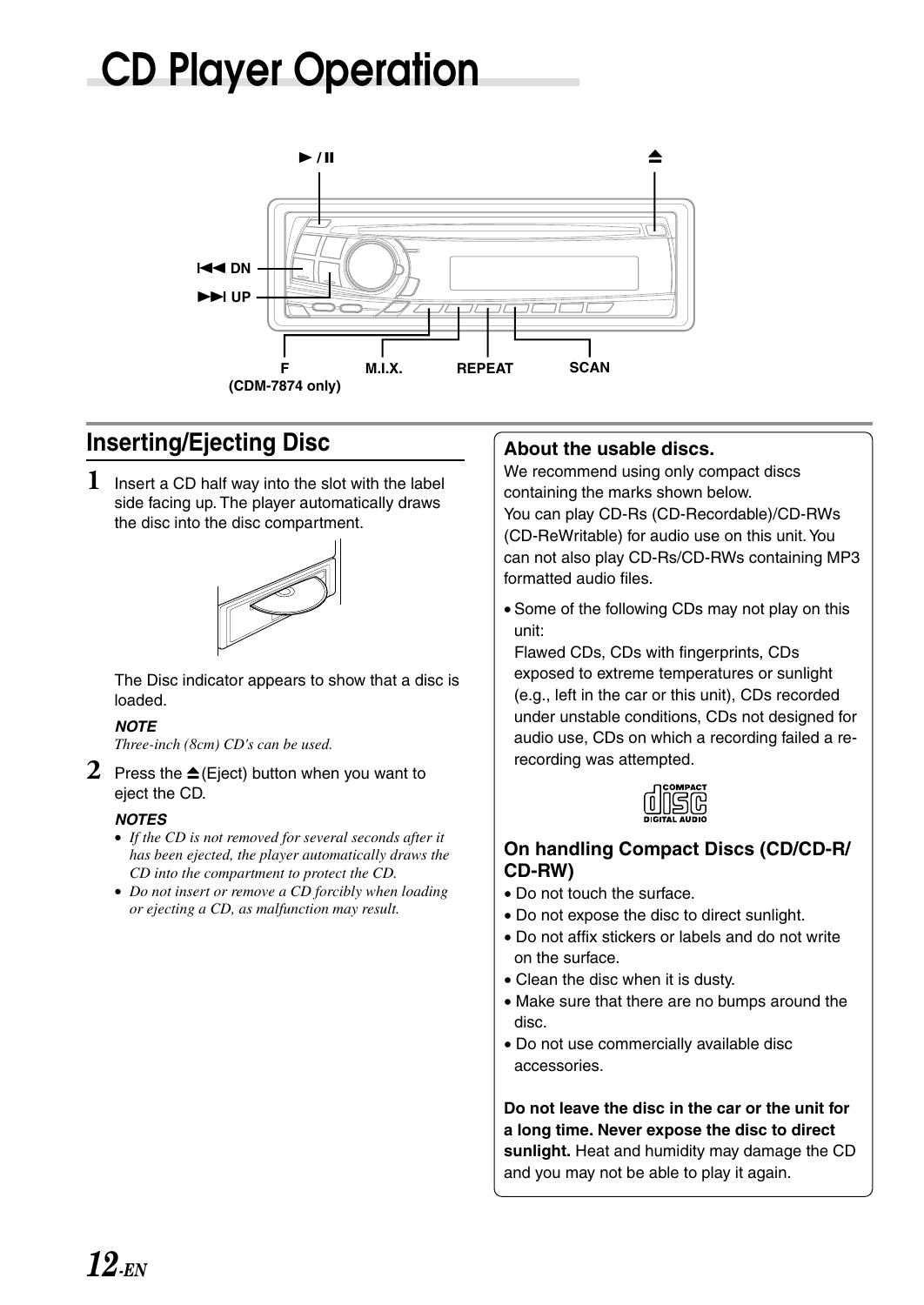## **Normal Play and Pause**

**1** Insert a CD. The CD player begins playback from the first track on the disc.



The display shows the track number and elapsed time of the track being played (Only the track number is displayed on CDE-7872/CDE-7870). When the last track is played back the player returns to the first track.

If a CD is already loaded in the CD player, press the SOURCE button to select the CD mode.

**2** Press the  $\blacktriangleright$ /II button to temporarily stop CD playback.

To resume playback, press the  $\blacktriangleright$ /II button again.

## **Music Sensor (Skip)**

1 Momentarily press the **I II** DN button once during CD play to return to the beginning of the current track. If you wish to access the beginning of a track further back, repeatedly press until you reach the desired track.

Press the **FH** UP button once to advance to the beginning of the next track. If you wish to access the beginning of a track further ahead, press repeatedly until the desired track is reached.

#### **NOTE**

*The music sensor feature is functional in the play or pause mode.*

## **Fast Forward and Backward**

**1** Press and hold the  $\blacktriangleleft$  DN or  $\blacktriangleright$  UP button to quickly move backward or forward until you reach the desired section of the track.

## **Repeat Play**

**1** Press the **REPEAT** button to play back repeatedly the track being played. The RPT or REPEAT indicator appears and the track will be played repeatedly.

Press the **REPEAT** button again and select OFF to deactivate the repeat play.

#### **NOTE**

*If a CD Changer is connected and the RPT ALL mode is selected, the unit repeatedly plays back all tracks on the disc selected. (CDM-7874 only)*



#### **NOTE**

*In case a 6-disc CD changer is connected (CDM-7874 only): In CD changer mode, press the "F" button to illuminate the "FUNC" indicator and go to step 1.*

## **M.I.X. (Random Play)**

**1** Press the **M.I.X.** button in the play or pause mode.

The M.I.X. indicator will illuminate and the tracks on the disc will be played back in a random sequence.

To cancel M.I.X. play, press the **M.I.X.** button again to turn off the M.I.X.

## **NOTE**

*In case a 6-disc CD changer is connected (CDM-7874 only): In CD changer mode, press the "F" button to illuminate the "FUNC" indicator and go to step 1.*

## **Scanning Programs**

**1** Press the **SCAN** button to activate the Scan mode.

The first 10 seconds of each track will be played back in succession.

To stop scanning, press the **SCAN** button and deactivate the Scan mode.

## **NOTE**

*In case a 6-disc CD changer is connected (CDM-7874 only): In CD changer mode, press the "F" button to illuminate the "FUNC" indicator and go to step 1.*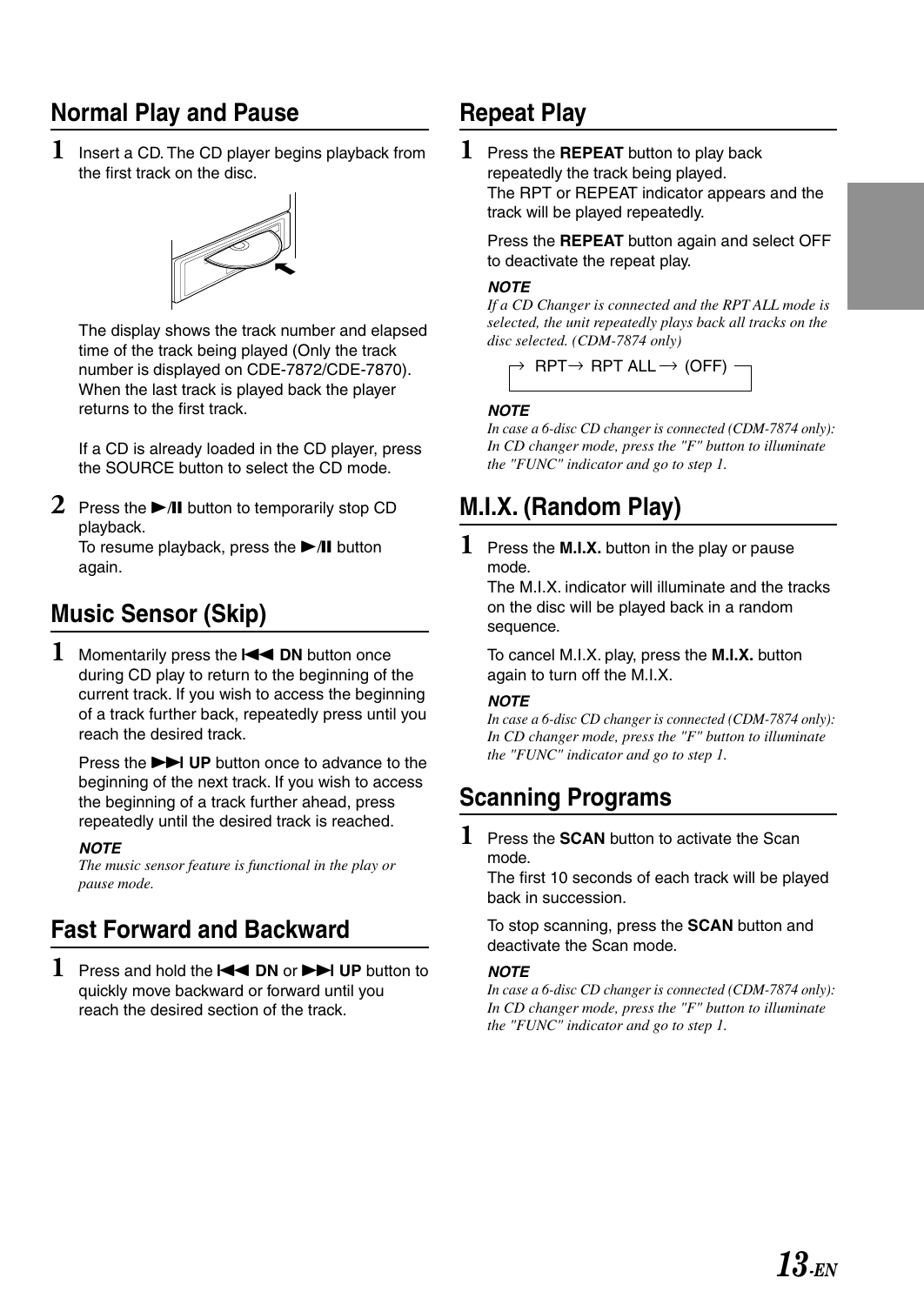## **CD Player Operation**



## **Controlling CD Changer (Optional) (CDM-7874 only)**

If an optional Alpine 6-disc CD Changer is connected to the 8-pin DIN connector (M-Bus) of the CDM-7874, you can control the CD changer using the CDM-7874.

#### **NOTE**

*The CD controls on the CDM-7874 for the CD changer operation are functional only when the CD Changer is interconnected with the CDM-7874.*

**1** Press the **SOURCE** button to activate the CHANGER mode.

The display shows the "Changer", disc number and track number.

**2** Press the **Disc Select buttons (1 through 6)** corresponding to one of the discs loaded in the CD Changer. The selected disc number appears in the display and CD playback starts.

#### **NOTES**

- *After selecting the desired disc, you can operate in the same way as for the CDM-7874 CD player. For details, please see the CD Player Operation section.*
- *If the "FUNC" indicator is illuminated the Disc Select buttons become nonfunctional.*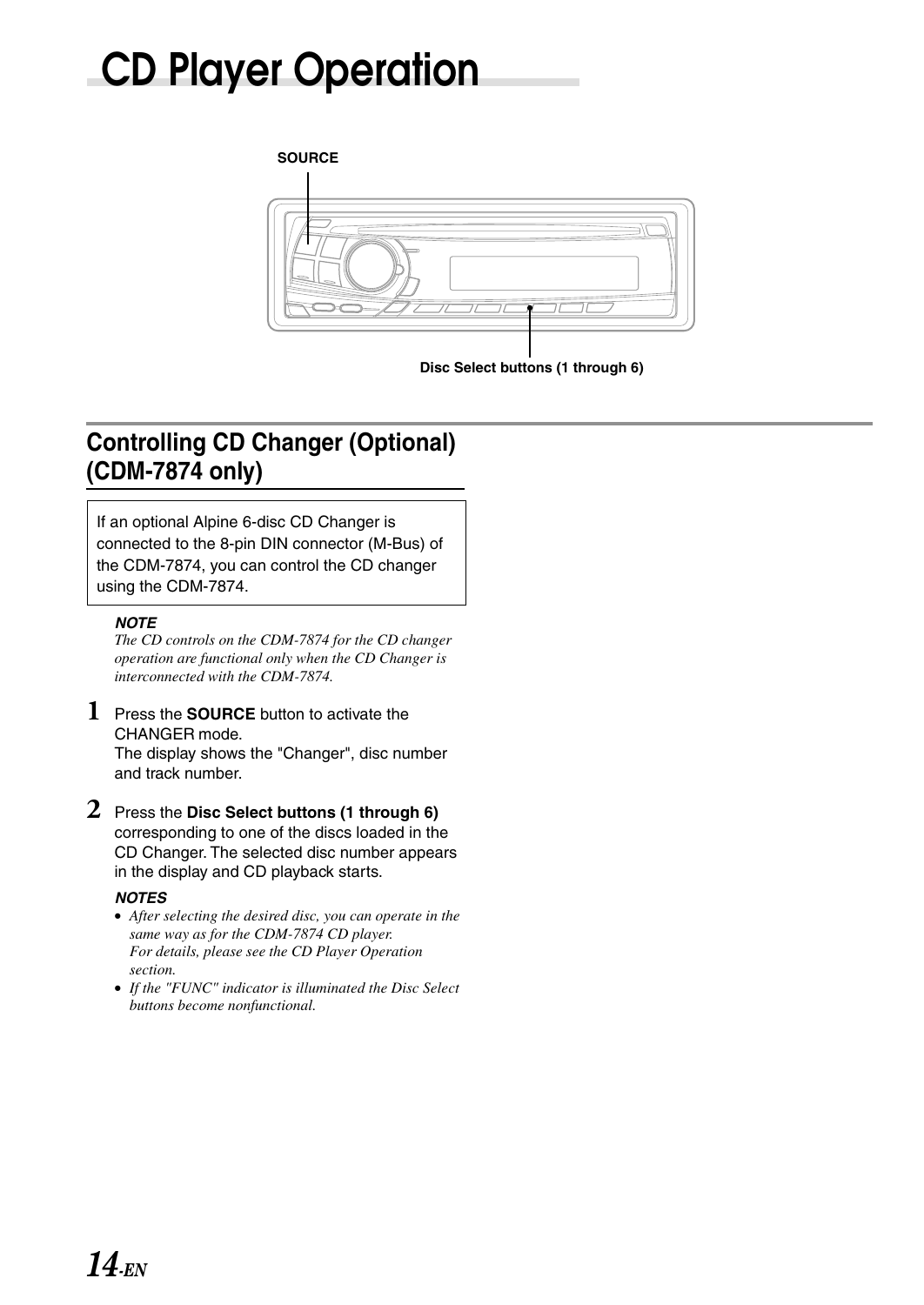## **Information**

## **In Case of Difficulty**

If you encounter a problem, please turn the power off, then on again. If the unit is still not functioning normally, please review the items in the following checklist. This guide will help you isolate the problem if the unit is at fault. Otherwise, make sure the rest of your system is properly connected or consult your authorized Alpine dealer.

## **Basic**

## **No function or display.**

- Vehicle's ignition is off.
	- If connected following instructions, the unit will not operate with the vehicle's ignition off.
- Improper power lead connections.
- Check power lead connections.
- Blown fuse.
	- Check the fuse on the battery lead of the unit; replace with the proper value if necessary.
- Internal micro-computer malfunctioned due to interference noise etc.
	- Press the RESET switch with a ball-point pen or other pointed article.

## **Radio**

## **Unable to receive stations.**

- No antenna or open connection in cable.
- Make sure the antenna is properly connected; replace the antenna or cable if necessary.

## **Unable to tune stations in the seek mode.**

- You are in a weak signal area.
- Make sure the tuner is in the DX mode.
- If the area you are in is a primary signal area, the antenna may not be grounded and connected properly.
	- Check your antenna connections; make sure the antenna is properly grounded at its mounting location.
- The antenna may not be the proper length.
	- Make sure the antenna is fully extended; if broken, replace the antenna with a new one.

## **Broadcast is noisy.**

- The antenna is not the proper length. - Extend the antenna fully; replace it if it is broken.
- The antenna is poorly grounded.
	- Make sure the antenna is grounded properly at its mounting location.

## **CD**

#### **CD Player/Changer (CDM-7874 only) not functioning.**

- Out of operating temperature range +50˚C (+120˚F) for CD.
	- Allow the vehicle's interior (or trunk) temperature to cool.

## **CD playback sound is wavering.**

- Moisture condensation in the CD Module.
	- Allow enough time for the condensation to evaporate (about 1 hour).

## **CD insertion not possible.**

- A CD is already in the CD player. - Eject the CD and remove it.
- The CD is being improperly inserted.
	- Make sure the CD is being inserted following instructions in the CD Player Operation section.

## **Unable to fast forward or backward the CD.**

- The CD has been damaged.
	- Eject the CD and discard it; using a damaged CD in your unit can cause damage to the mechanism.

## **CD playback sound skips due to vibration.**

- Improper mounting of the unit.
- Securely re-mount the unit.
- Disc is very dirty.
- Clean the disc.
- Disc has scratches.
- Change the disc.
- The pick-up lens is dirty.
	- Do not use a commercial abailable lens cleaner disc. Consult your nearest ALPINE dealer.

## **CD playback sound skips without vibration.**

- Dirty or scratched disc.
- Clean the disc; damaged disc should be replaced.

#### **Error displays (built-in CD player only)**

- Mechanical error
	- Press the  $\triangleq$  button. After the error indication disappears, insert the disc again. If the abovementioned solution does not solve the problem, consult your nearest ALPINE dealer.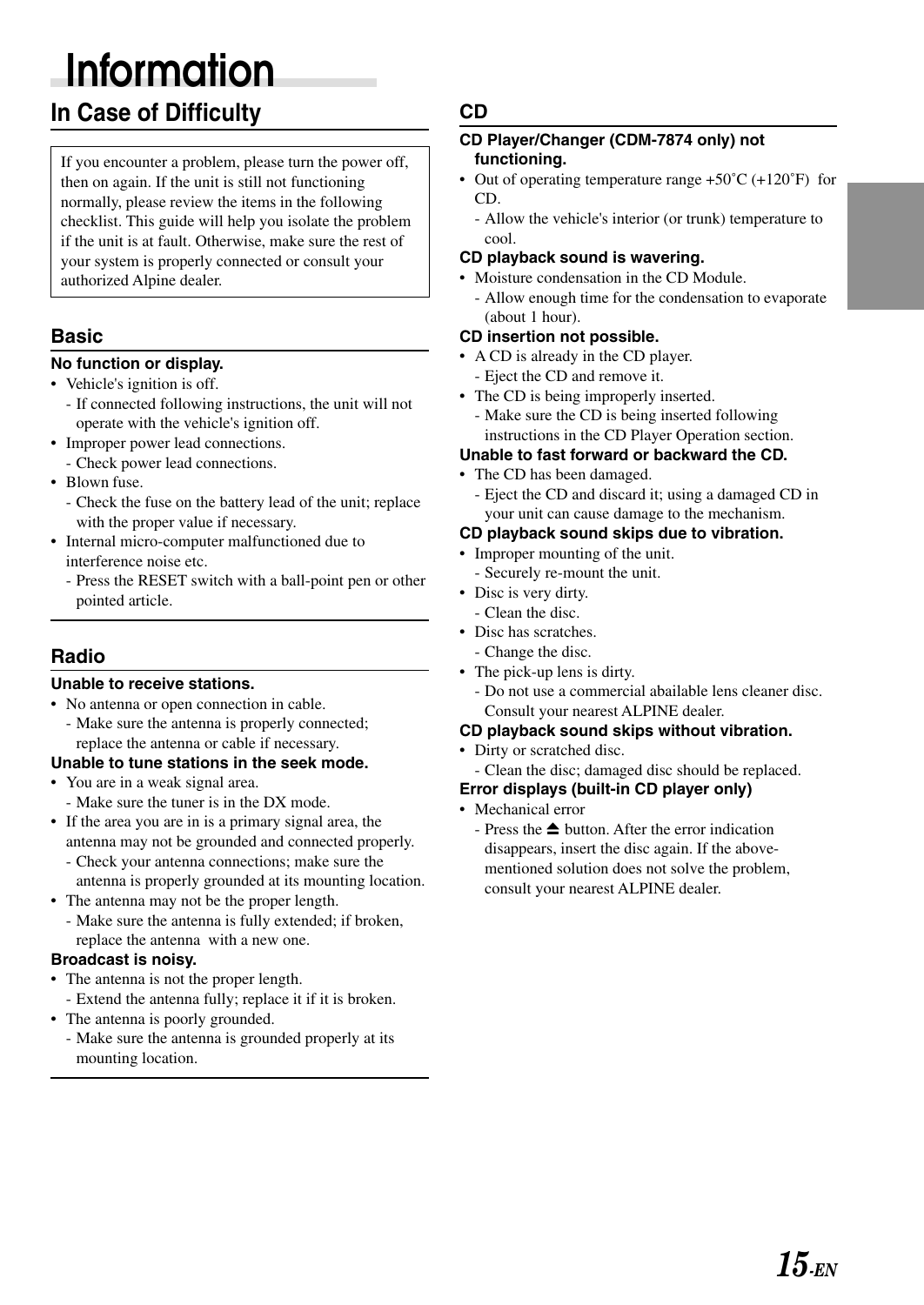## **Information**

## **Indication for CD**

## **HI TEMP**

**(CDM-7874 only)**



- Protective circuit is activated due to high temperature. - The indicator will disappear when the temperature
	- returns to within operation range.

## **ERROR – – – E (CDM-7874 only) (CDE-7872/CDE-7870 only)**

- Mechanism error.
	- 1. Press the  $\triangleq$  button and eject the CD. If not ejecting, consult your Alpine dealer.
	- 2. When the error indication remains after ejecting, press the  $\triangle$  button again.

If the error indication still does not turn off after pressing the  $\triangleq$  button for a few times, consult your Alpine dealer.

## **Note**

*When the "ERROR" or "- - - E" is displayed: In case that the disc cannot be ejected by pressing the button, press the RESET switch (refer to page 4) and press the*  $\triangleq$  *button again.* 

*If not ejecting, consult your Alpine dealer.*



**(CDM-7874 only) (CDE-7872/CDE-7870 only)**

- No CD is inserted.
	- Insert a CD.

## **Indication for CD Changer (CDM-7874 only)**

## **HI TEMP**

• Protective circuit is activated due to high temperature. - The indicator will disappear when the temperature returns to within operation range.

## **ERROR - 01**

- Malfunction in the CD Changer.
	- Consult your Alpine dealer. Press the magazine eject button and pull out the magazine. Check the indication. Insert the magazine again. If the magazine cannot be pulled out, consult your Alpine dealer.
- Magazine ejection not possible.
	- Press the magazine eject button. If the magazine does not eject, consult your Alpine dealer.

## **NO MAGZN**

• No magazine is loaded into the CD Changer. - Insert a magazine.

## **NO DISC**

- No indicated disc.
	- Choose another disc.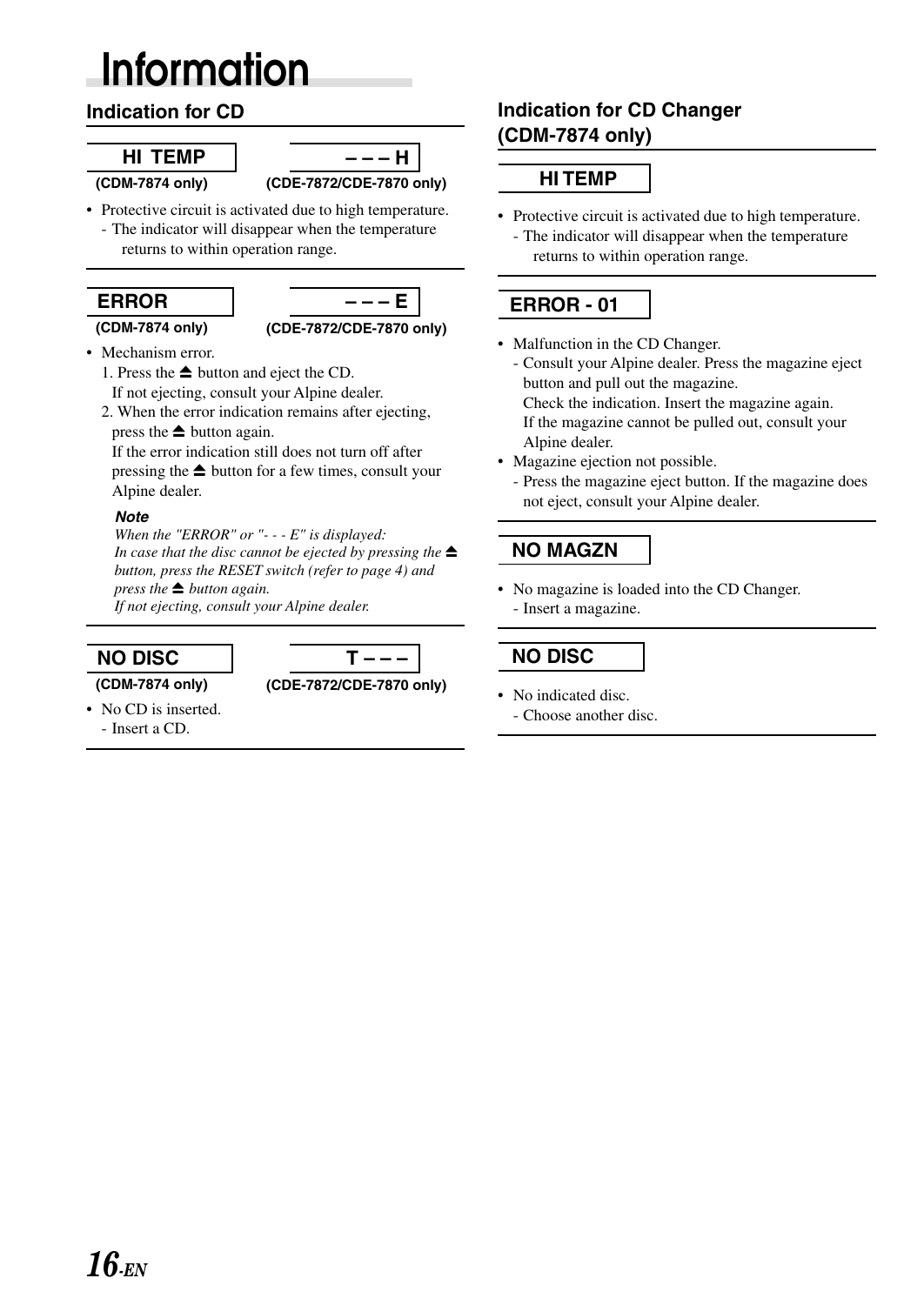## **Specifications**

## **FM TUNER SECTION**

| $87.7 - 107.9$ MHz                                   |
|------------------------------------------------------|
| 9.3 dBf $(0.8 \text{ }\mu\text{V}/75 \text{ ohms})$  |
| 13.5 dBf $(1.3 \text{ }\mu\text{V}/75 \text{ ohms})$ |
| 80 dB                                                |
| 65 dB                                                |
| 35 dB                                                |
| 2.0 dB                                               |
|                                                      |

## **AM TUNER SECTION**

Tuning Range 530 – 1,710 kHz Sensitivity (IEC Standard) 22.5 µV/27 dB

## **CD PLAYER SECTION**

| <b>Frequency Response</b>        | $5 - 20,000$ Hz ( $\pm 1$ dB) |
|----------------------------------|-------------------------------|
| Wow & Flutter $(\%$ WRMS)        | Bleow measurable limits       |
| <b>Total Harmonic Distortion</b> | $0.008\%$ (at 1 kHz)          |
| Dynamic Range                    | 95 dB (at 1 kHz)              |
| Signal-to-Noise Ratio            | 105 dB                        |
| <b>Channel Separation</b>        | 85 dB (at 1 kHz)              |

#### **PICKUP**

| Wave length | 795 nm         |
|-------------|----------------|
| Laser power | <b>CLASS I</b> |

## **GENERAL**

| Power Requirement                        | 14.4 V DC                                 |
|------------------------------------------|-------------------------------------------|
|                                          | $(11-16 \text{ V}$ allowable)             |
| <b>Maximum Power Output</b>              | $50 W \times 4 (CDM-7874)$                |
|                                          | CDE-7872 only)                            |
|                                          | 45 W $\times$ 4 (CDE-7870 only)           |
| Maximum Pre-Output Voltage 2 V/10 k ohms |                                           |
| <b>Bass</b>                              | $\pm$ 14 dB at 60 Hz                      |
| Treble                                   | $\pm$ 14 dB at 10 kHz                     |
| Weight                                   | $1.5 \text{ kg}$ (3 lbs. $5 \text{ oz}$ ) |
|                                          |                                           |

## **CHASSIS SIZE**

| Width  | $178$ mm $(7")$           |
|--------|---------------------------|
| Height | $50 \text{ mm} (2")$      |
| Depth  | $155 \text{ mm}$ (6-1/8") |

## **NOSEPIECE SIZE**

| Width  | $170 \text{ mm} (6-3/4")$  |
|--------|----------------------------|
| Height | $46 \text{ mm} (1-13/16")$ |
| Depth  | $20 \text{ mm} (11/16")$   |

Due to continuous product improvement, specifications and design are subject to change without notice.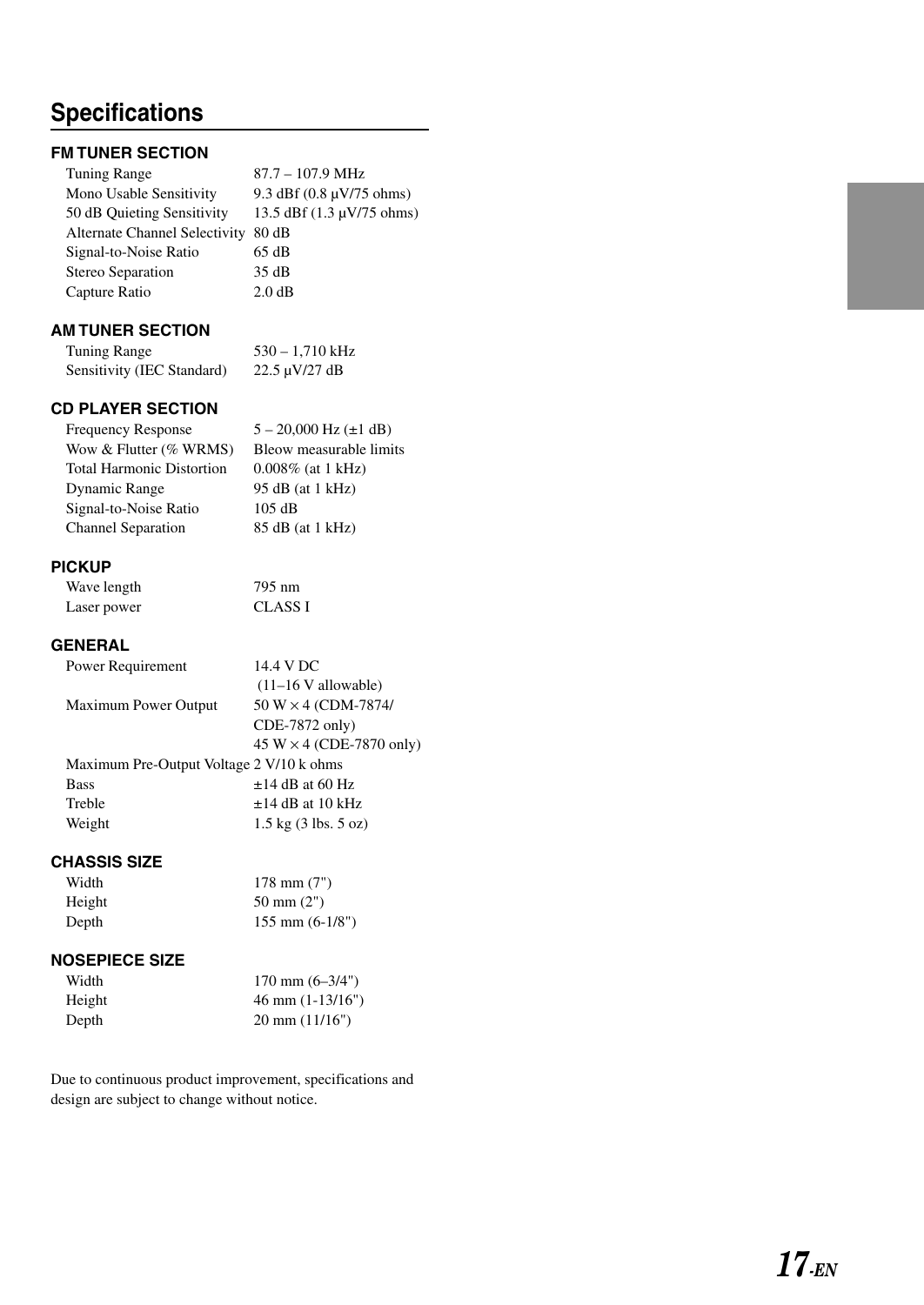## **Installation and Connections**

**Before installing or connecting the unit, please read the following and pages 2 and 3 of this manual thoroughly for proper use.**

## *A* **Warning**

## **MAKE THE CORRECT CONNECTIONS.**

Failure to make the proper connections may result in fire or product damage.

## **USE ONLY IN CARS WITH A 12 VOLT NEGATIVE GROUND.**

(Check with your dealer if you are not sure.) Failure to do so may result in fire, etc.

#### **BEFORE WIRING, DISCONNECT THE CABLE FROM THE NEGATIVE BATTERY TERMINAL.**

Failure to do so may result in electric shock or injury due to electrical shorts.

## **DO NOT ALLOW CABLES TO BECOME ENTANGLED IN SURROUNDING OBJECTS.**

Arrange wiring and cables in compliance with the manual to prevent obstructions when driving. Cables or wiring that obstruct or hang up on places such as the steering wheel, gear lever, brake pedals, etc. can be extremely hazardous.

## **DO NOT SPLICE INTO ELECTRICAL CABLES.**

Never cut away cable insulation to supply power to other equipment. Doing so will exceed the current carrying capacity of the wire and result in fire or electric shock.

## **DO NOT DAMAGE PIPE OR WIRING WHEN DRILLING HOLES.**

When drilling holes in the chassis for installation, take precautions so as not to contact, damage or obstruct pipes, fuel lines, tanks or electrical wiring. Failure to take such precautions may result in fire.

## **DO NOT USE BOLTS OR NUTS IN THE BRAKE OR STEERING SYSTEMS TO MAKE GROUND CONNECTIONS.**

Bolts or nuts used for the brake or steering systems (or any other safety-related system), or tanks should NEVER be used for installations or ground connections. Using such parts could disable control of the vehicle and cause fire etc.

## **DO NOT INSTALL IN LOCATIONS WHICH MIGHT HINDER VEHICLE OPERATION, SUCH AS THE STEERING WHEEL OR GEARSHIFT.**

Doing so may obstruct forward vision or hamper movement etc. and results in serious accident.

## **Caution**

## **HAVE THE WIRING AND INSTALLATION DONE BY EXPERTS.**

The wiring and installation of this unit requires special technical skill and experience. To ensure safety, always contact the dealer where you purchased this product to have the work done.

## **USE SPECIFIED ACCESSORY PARTS AND INSTALL THEM SECURELY.**

Be sure to use only the specified accessory parts. Use of other than designated parts may damage this unit internally or may not securely install the unit in place. This may cause parts to become loose resulting in hazards or product failure.

## **ARRANGE THE WIRING SO IT IS NOT CRIMPED OR PINCHED BY A SHARP METAL EDGE.**

Route the cables and wiring away from moving parts (like the seat rails) or sharp or pointed edges. This will prevent crimping and damage to the wiring. If wiring passes through a hole in metal, use a rubber grommet to prevent the wire's insulation from being cut by the metal edge of the hole.

## **DO NOT INSTALL IN LOCATIONS WITH HIGH MOISTURE OR DUST.**

Avoid installing the unit in locations with high incidence of moisture or dust. Moisture or dust that penetrates into this unit may result in product failure.

## **Precautions**

- Be sure to disconnect the cable from the  $(-)$  battery post before installing your CDM-7874/CDE-7872/CDE-7870. This will reduce any chance of damage to the unit in case of a short-circuit.
- Be sure to connect the color coded leads according to the diagram. Incorrect connections may cause the unit to malfunction or damage to the vehicle's electrical system.
- When making connections to the vehicle's electrical system, be aware of the factory installed components (e.g. on-board computer). Do not tap into these leads to provide power for this unit. When connecting the CDM-7874/CDE-7872/CDE-7870 to the fuse box, make sure the fuse for the intended circuit of the CDM-7874/CDE-7872/CDE-7870 has the appropriate amperage. Failure to do so may result in damage to the unit and/or the vehicle. When in doubt, consult your ALPINE dealer.
- The CDM-7874/CDE-7872/CDE-7870 uses female RCA-type jacks for connection to other units (e.g. amplifier) having RCA connectors. You may need an adaptor to connect other units. If so, please contact your authorized ALPINE dealer for assistance.
- $\bullet$  Be sure to connect the speaker  $(-)$  leads to the speaker (–) terminal. Never connect left and right channel speaker cables to each other or to the vehicle body.

## **IMPORTANT**

Please record the serial number of your unit in the space provided below and keep it as a permanent record. The serial number plate is located on the bottom of the unit.

SERIAL NUMBER: INSTALLATION DATE: INSTALLATION TECHNICIAN: PLACE OF PURCHASE: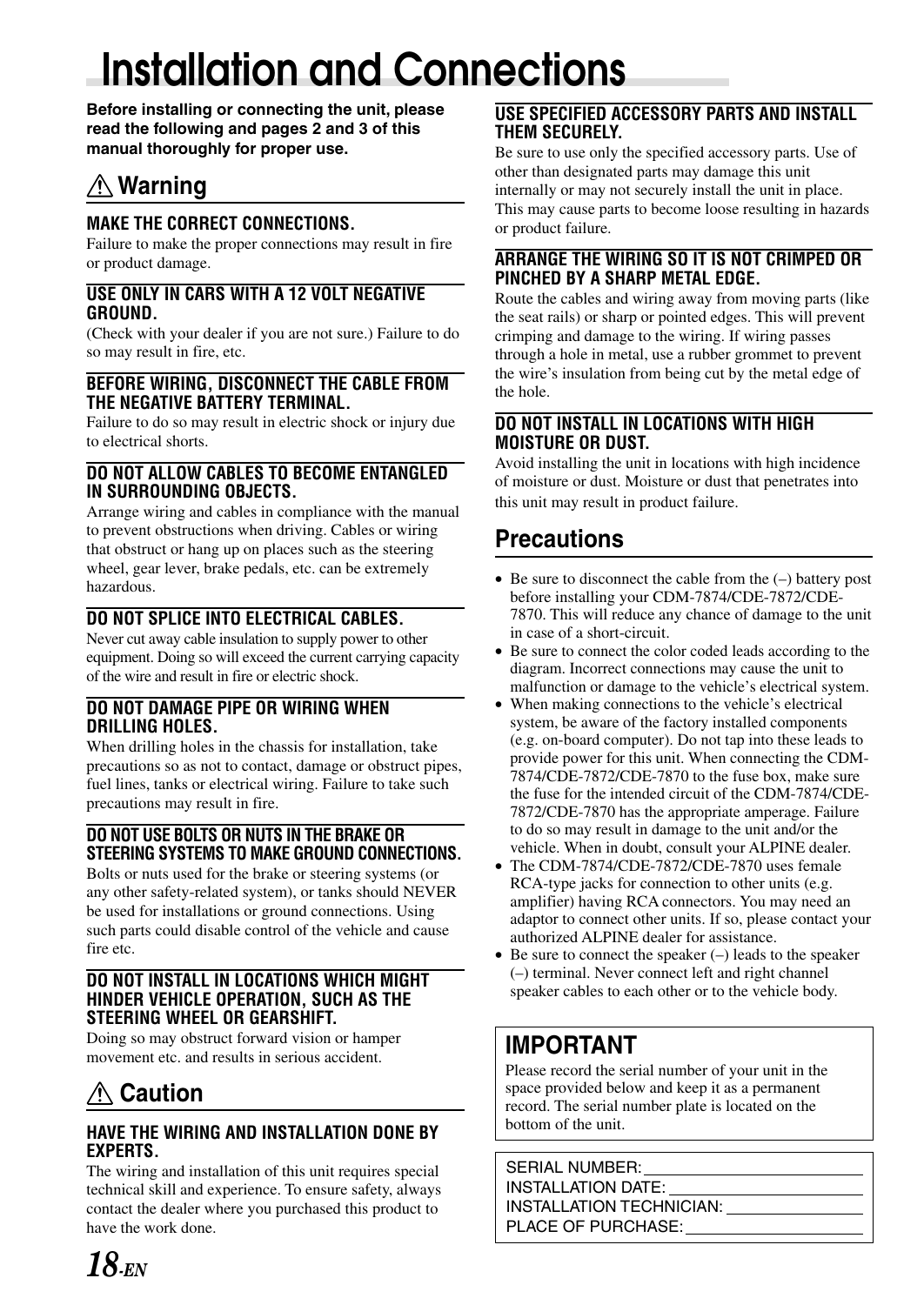## **Installation**



Remove the Detachable Front Panel (refer to page 4). Slide mounting sleeve from main unit. (see "Removal" on this page).

Slide the mounting sleeve into the dashboard.

#### **NOTE**

*Please examine the installation. Make certain that no external pressure is applied to either the top of the unit or the removable nosepiece.*



Reinforce the head unit with the metal mounting strap (not supplied). Secure the ground lead of the unit to a clean metal spot using a screw (∗) already attached to the vehicle's chassis.

#### **NOTE**

*For the screw marked \*\*, use an appropriate screw for the chosen mounting location.*

Connect each input lead coming from an amplifier or equalizer to the corresponding output lead coming from the left rear of the CDM-7874/CDE-7872/CDE-7870. Connect all other leads of the CDM-7874/ CDE-7872/CDE-7870 according to details described in the CONNECTlONS section.



Slide the CDM-7874/CDE-7872/CDE-7870 into the dashboard. When the unit is in place, make sure the locking pins are fully seated in the down position. This can be done by pressing firmly in on the unit while pushing the locking pin down with a small screwdriver. This ensures that the unit is properly locked and will not accidentally come out from the dashboard. Install the Detachable Front Panel.

#### **Removal**

**3**

- 1 Remove the DETACHABLE FRONT PANEL.
- 2 Use a small screwdriver (or similar tool) to push the locking pins to the "up" position (see above drawing). As each pin is unlocked, gently pull out on the unit to make sure it does not re-lock before unlocking the second pin.
- 3 Pull the unit out, keeping it unlocked as you do so.

## **<JAPANESE CAR>**





## **NOTE**

*Secure the ground lead of the unit to a clean metal spot using a screw (*∗*) already attached to the vehicle's chassis.*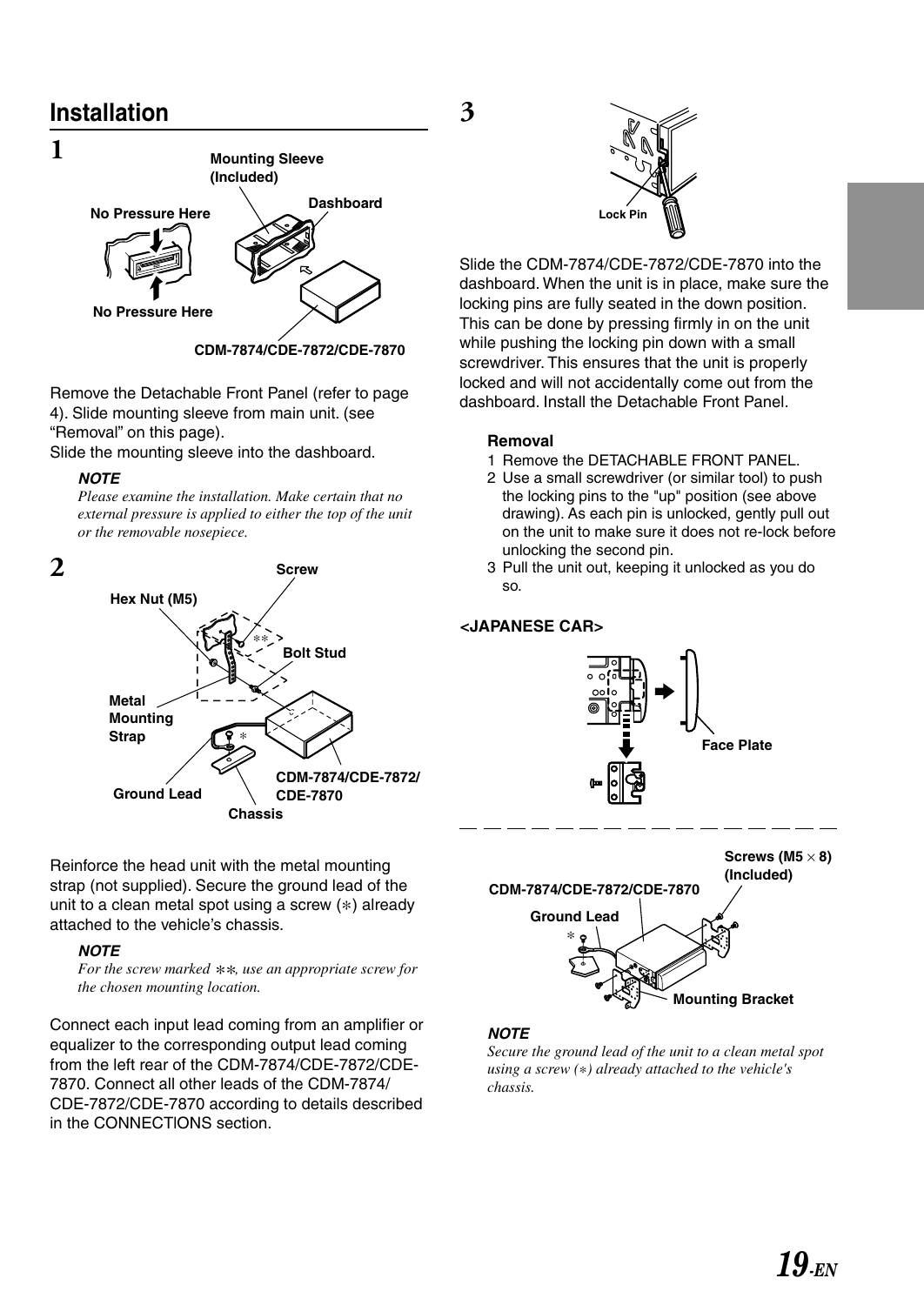## **Installation and Connections**

## **Connections**



∗ *When Subwoofer is set to OFF: Output is from Rear speakers. When Subwoofer is set to ON: Output is from Subwoofer.*

*For details on how to set the Subwoofer to ON/OFF, see "Subwoofer On and Off" on page 5.*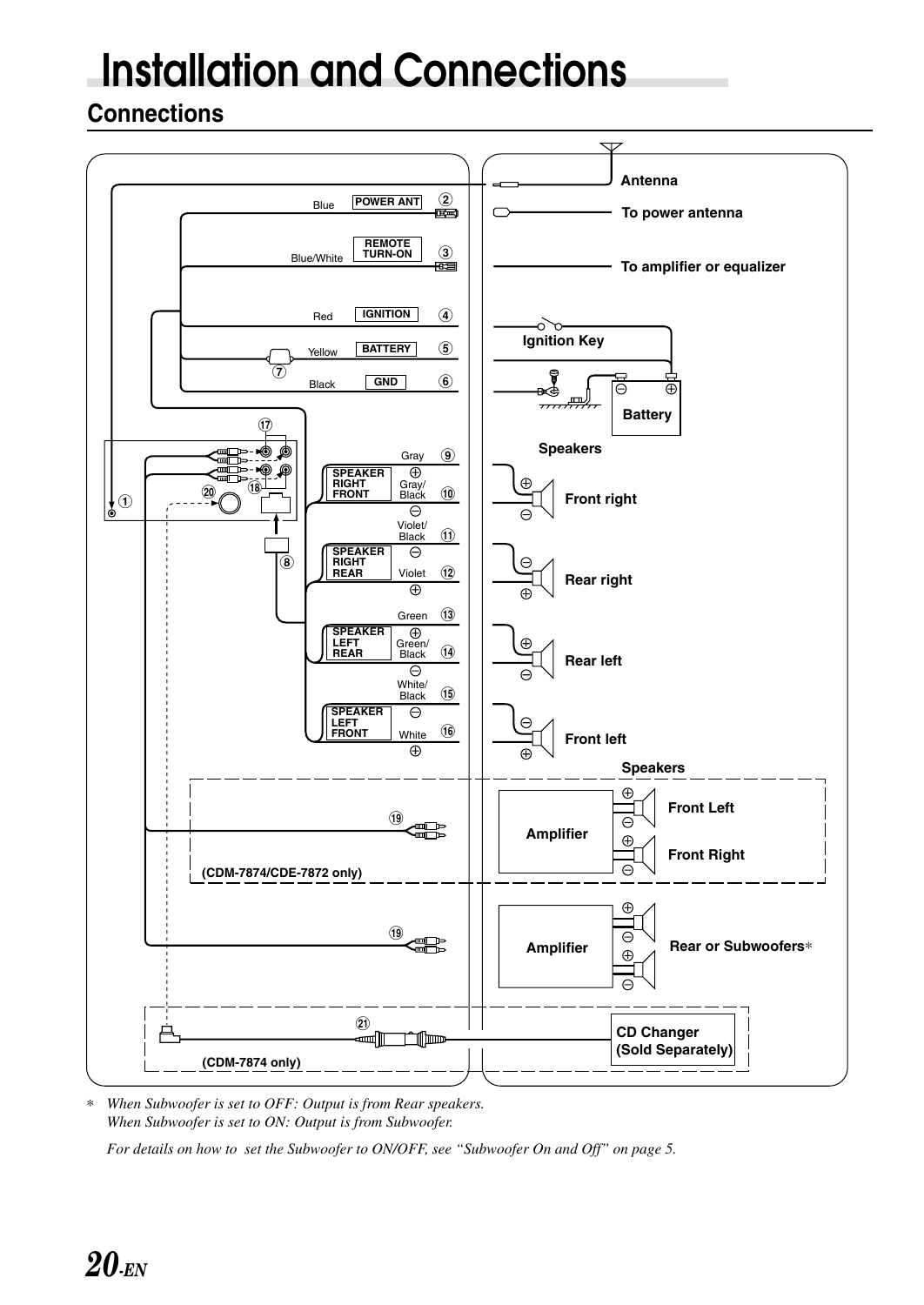- 1 Antenna Receptacle
- 2 Power Antenna Lead (Blue) Connect this lead to the +B terminal of your power antenna, if applicable.
- 3 Remote Turn-On Lead (Blue/White) Connect this lead to the remote turn-on lead of your amplifier or signal processor.
- 4 Switched Power Lead (Ignition) (Red) Connect this lead to an open terminal on the vehicle's fuse box or another unused power source which provides (+)12V only when the ignition is turned on or in the accessory position.
- 5 Battery Lead (Yellow) Connect this lead to the positive (+) post of the vehicle's battery.
- 6 Ground Lead (Black) Connect this lead to a good chassis ground on the vehicle. Make sure the connection is made to bare metal and is securely fastened using the sheet metal screw provided.
- 7 Fuse Holder (15A)
- 8 Power Supply Connector
- 9 Right Front (+) Speaker Output Lead (Gray)
- (10) Right Front (-) Speaker Output Lead (Gray/ Black)
- (1) Right Rear (-) Speaker Output Lead (Violet/ Black)
- (12) Right Rear (+) Speaker Output Lead (Violet)
- (13) Left Rear (+) Speaker Output Lead (Green)
- (14) Left Rear (-) Speaker Output Lead (Green/ Black)
- & Left Front (–) Speaker Output Lead (White/Black)
- (6) Left Front (+) Speaker Output Lead (White)
- ) Front Output RCA Connectors (CDM-7874/CDE-7872 only)
- ) Rear/Subwoofer RCA Connectors (CDE-7870 only) RED is right and WHITE is left.
- $(18)$  Rear/Subwoofer Output RCA Connectors (CDM-7874/CDE-7872 only) RED is right and WHITE is left.
- $\circledR$  RCA Extension Cable (Sold Separately)
- , DIN Connector (CDM-7874 only) Connect this to the DIN connector on the CD Changer.
- DIN Extension Cable (Sold Separately)

#### **NOTE**

*Older Alpine CD Changer came with standard, straight type DIN connectors. In installations where an L-type connector would simplify installation, the Alpine 491002 Adaptor can be used (Sold Separately).*

#### **To prevent external noise from entering the audio system.**

- Locate the unit and route the leads at least 10cm away from the car harness.
- Keep the battery power leads as far away from other leads as possible.
- Connect the ground lead securely to a bare metal spot (remove any paint, dirt or grease if necessary) of the car chassis.
- If you add an optional noise suppressor, connect it as far away from the unit as possible. Your Alpine dealer carries various Alpine noise suppressors, contact them for further information.
- Your Alpine dealer knows best about noise prevention measures so consult your dealer for further information.